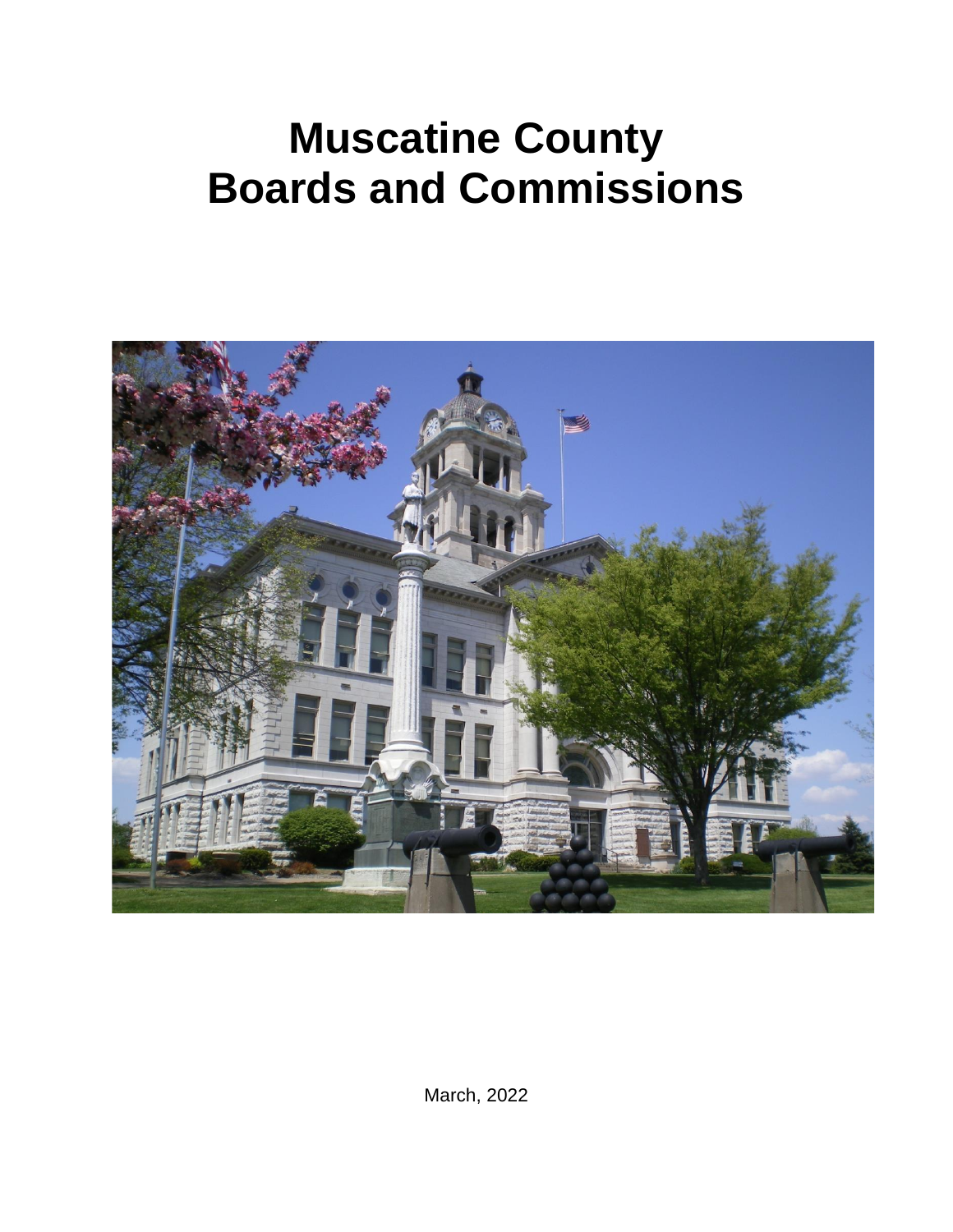# **Table of Contents**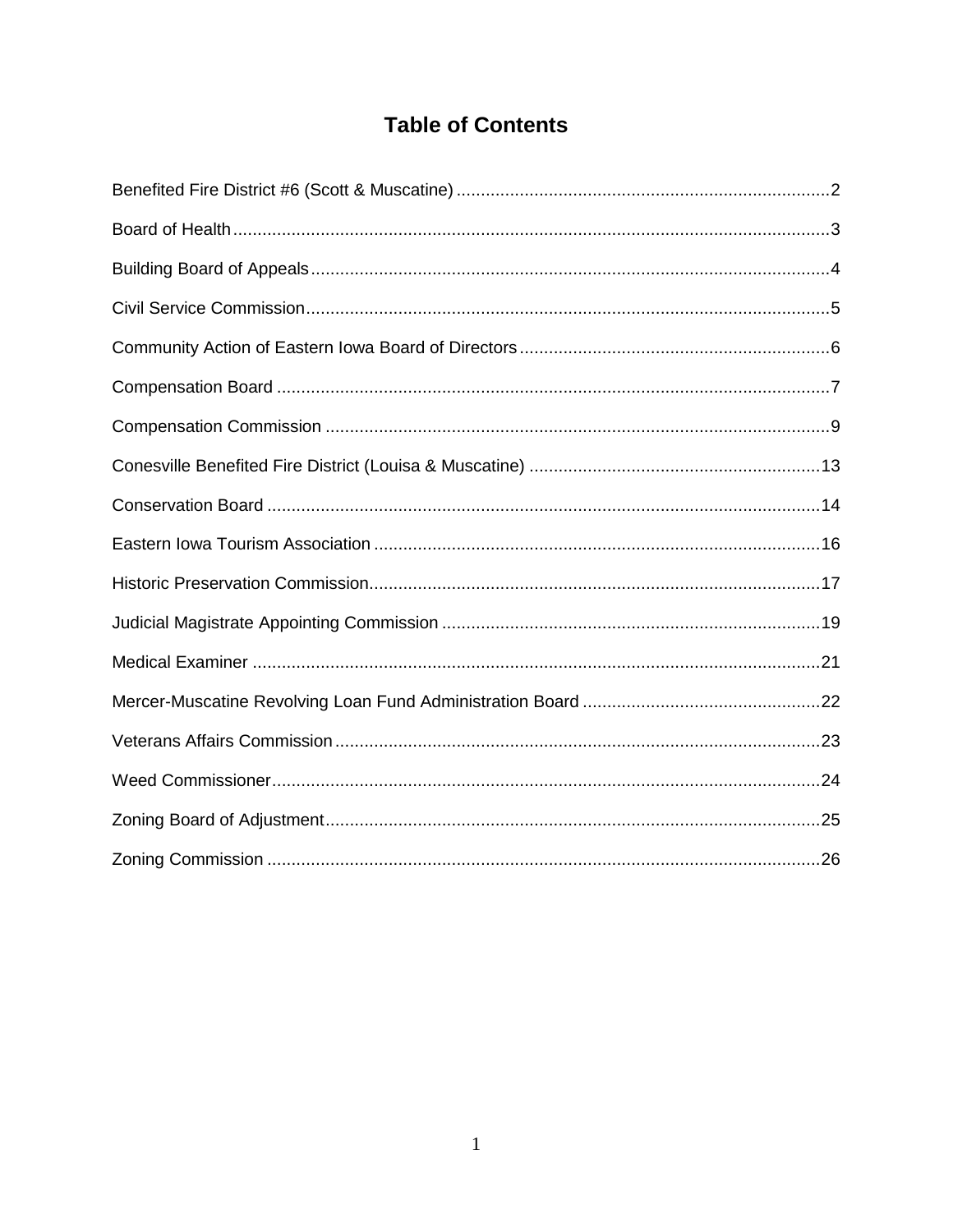## **Benefited Fire District #6 (Muscatine & Scott County)**

- **Authority:** Chapter 357B, Code of Iowa; appointments must be approved by both Muscatine and Scott County Boards of Supervisors
- **Term:** 3 years
- **Meetings:** as needed

#### **Members:**

2640 E Wulf Rd Walcott, IA 52773

Mary Friederichs (2010) Mary Friederichs (2010) 21676 80<sup>th</sup> Avenue Walcott, IA 52773

Wes Wulf (2016) **term expires 06/30/2022** 

Tony Brus (2012) Tony Brus (2012)

3842 120th Street Stockton, IA 52769

#### **Contact Person:**

Lowell Lund Walcott Fire Chief PO Box 247 Walcott, IA 52773

In summary, chapter 357B of the Code of Iowa states that the Benefited Fire District Board of Trustees has the following powers:

- 1. To purchase, own, rent or maintain fire apparatus or equipment and provide housing for apparatus or equipment.
- 2. To contract with any public or private agency under chapter 28E for the purpose of providing fire protection under this chapter.
- 3. To levy an annual tax.
- 4. To purchase material and employ persons to provide for the maintenance and operation of the benefited fire district.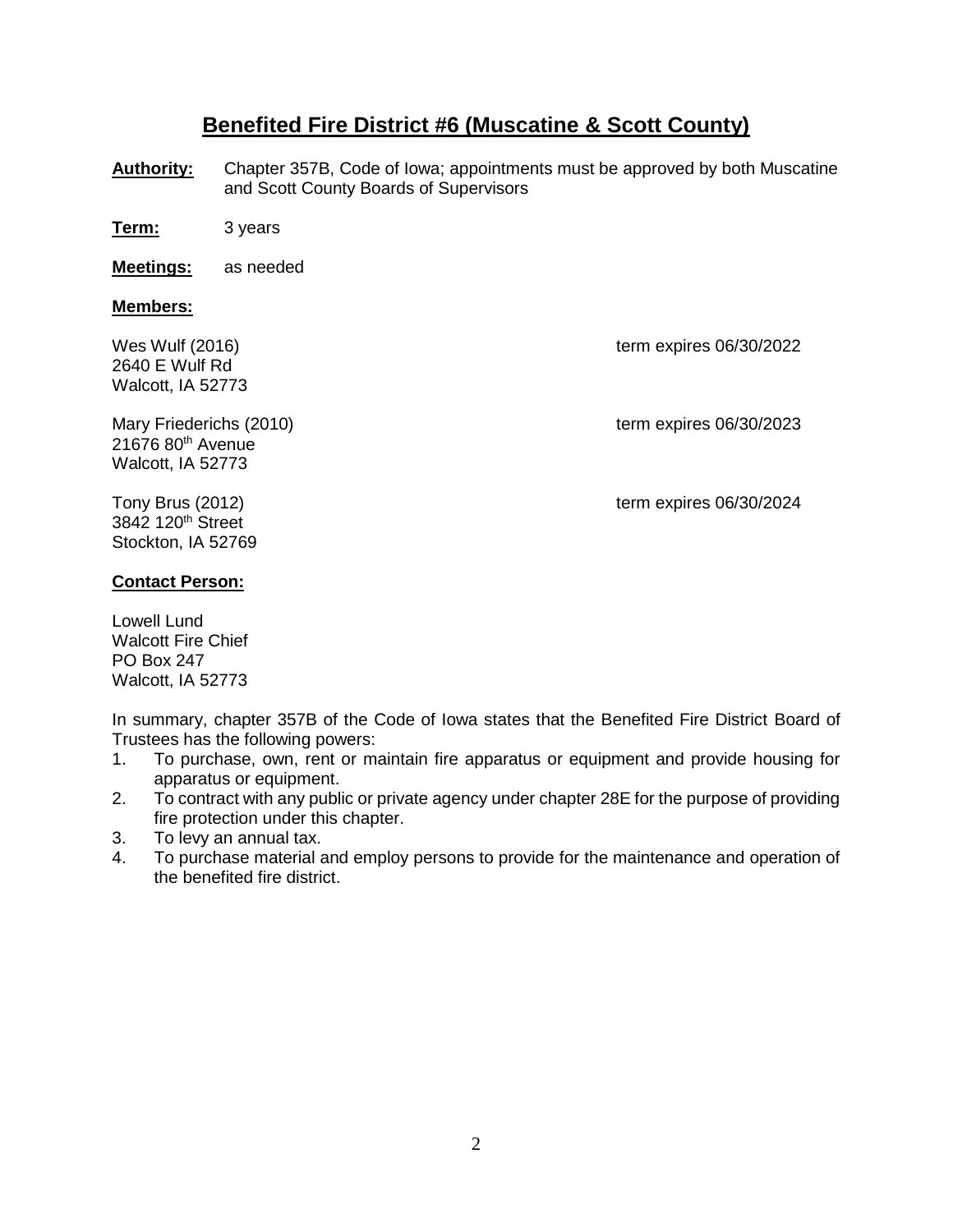# **Board of Health**

**Authority:** Chapter 137, Code of Iowa

**Term:** 3 years

**Meetings:** 3<sup>rd</sup> Wednesday of every other month, starting in July, at noon at Muscatine County Administration Building – Board Room

#### **Members:**

| Brian Wright (2014)<br>727 Woodlawn Avenue<br>Muscatine, IA 52761        | term expires 12/31/2022   |
|--------------------------------------------------------------------------|---------------------------|
| Karen Harper (2017)<br>619 Sunrise Circle<br>Muscatine, IA 52761         | term expires 12/31/2022   |
| Dr. Michael Maharry (2016)<br>207 Broadway St.<br>Muscatine, IA 52761    | term expires $12/31/2023$ |
| Brandy Olson (2019)<br>407 W. 2 <sup>nd</sup> St.<br>Muscatine, IA 52761 | term expires 12/31/2024   |
| Chris Scholz (2022)<br>1893 N Isett Avenue<br>Muscatine, IA 52761        | term expires 12/31/2024   |

#### **Contact Person:**

Christy Roby Trinity Muscatine Public Health 1609 Cedar Street Muscatine, IA 52761 563-263-0122 [Christy.Roby@unitypoint.org](mailto:Christy.Roby@unitypoint.org)

In summary, Chapter 137 of the Code of Iowa states that the Board of Health has the following powers:

- 1. To enforce state health laws and the rules and lawful orders of the state department.
- 2. To make and enforce rules and regulations for the protection and improvement of the public health.
- 3. To enforce appropriate ordinance of said city by agreement with the council of any city within its jurisdiction.
- 4. To employ persons as necessary for the efficient discharge of its duties.
- 5. To provide reports of its operations and activities to the state department as may be required by the director.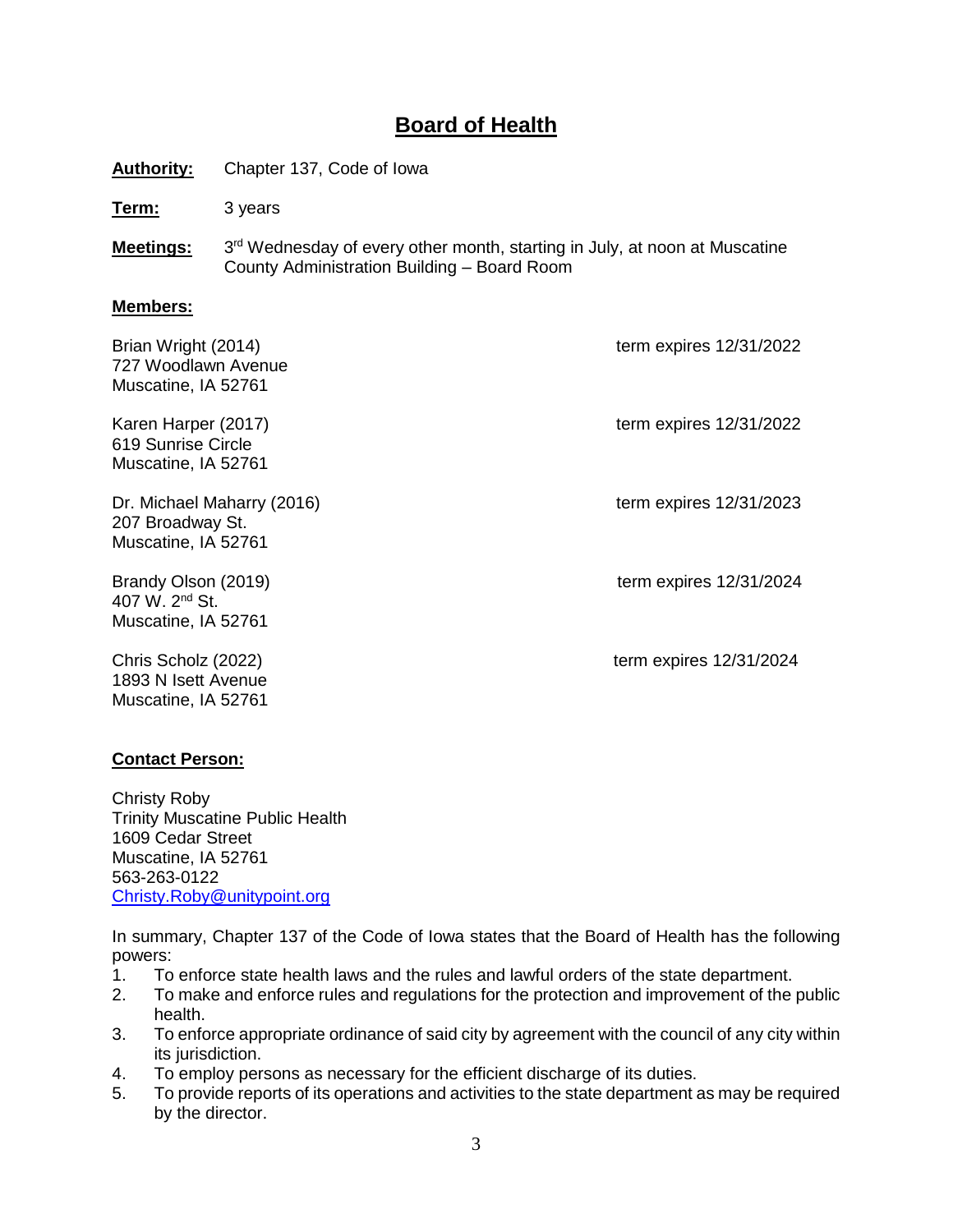# **Building Board of Appeals**

**Authority:** 2006 International Residential Code and Title III, Chapter VI, Muscatine County Code of Ordinances

**Term:** 3 years

**Meetings:** as needed

#### **Members:**

| Tim Nelson - Licensed Electrician (2020)<br>1828 Hwy 38<br>Muscatine, IA 52761                      | term expires 12/31/2022   |
|-----------------------------------------------------------------------------------------------------|---------------------------|
| Greg Keller – Private Citizen (2004)<br>1234 Western Avenue<br>Stockton, IA 52769                   | term expires 12/31/2023   |
| Jim Noble, Jr. - General Construction Contractor (2015)<br>3291 200th Street<br>Muscatine, IA 52761 | term expires 12/31/2023   |
| Andrea Ryan - Register Architect (2016)<br>1454 Bunker Drive<br>West Liberty, IA 52776              | term expires 12/31/2024   |
| Nate Orvis- Private Citizen (2016)<br>2481 Cattail Ridge<br>Muscatine, IA 52761                     | term expires $12/31/2024$ |

#### **Contact Person:**

Eric Furnas Muscatine County Planning and Zoning Administrator 3610 Park Avenue West Muscatine, IA 52761 563-263-0482

In summary, Section R112 of the 2006 International Residential Code states that the Building Board of Appeals has the following powers:

- 1. To hear and decide appeals of orders, decisions or determinations made by the building official relative to the application and interpretation of this code.
- 2. To adopt rules of procedures for conducting its business.
- 3. To render all decisions and findings in writing to the appellant.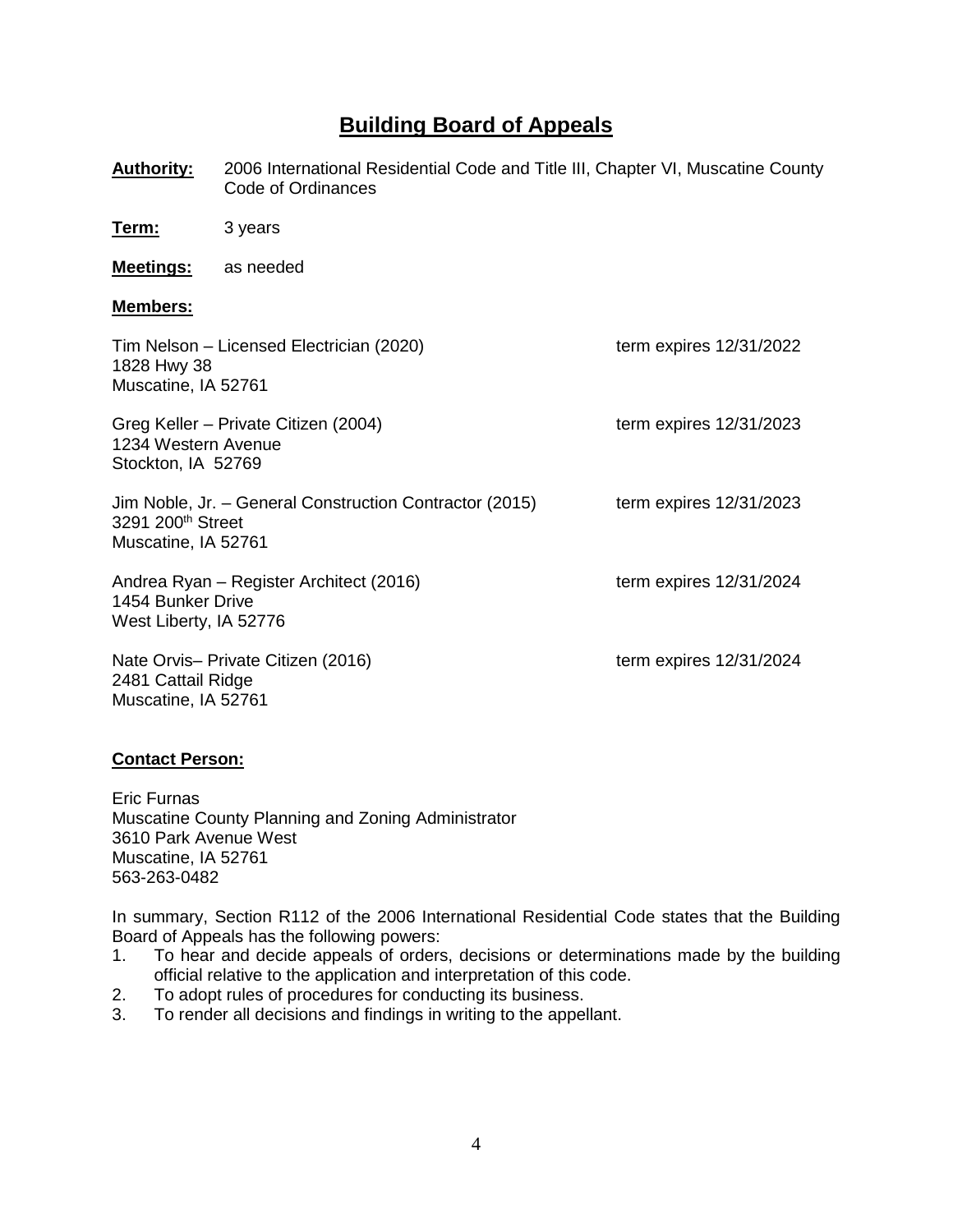# **Civil Service Commission**

**Authority:** Chapter 341A, Code of Iowa Two appointed by Board of Supervisors; one appointed by County Attorney No more than two commissioners shall be members of the same political party

**Term:** 6 years

2665 Northwood Drive

**Meetings:** as needed

#### **Members:**

Emily Blair (2016) the state of the state of the state of the state of the state of the state of the state of the state of the state of the state of the state of the state of the state of the state of the state of the stat 2669 Tom Sawyer Road Muscatine, IA 52761 Appointed by County Attorney (Independent)

Jamie Boston (2020) and the state of the state of the state of the state of the state of the state of the state of the state of the state of the state of the state of the state of the state of the state of the state of the

Muscatine, IA 52761 Appointed by Board of Supervisors (Republican)

Rosy Eichelberger (2021) The Contract Eigenberg et al. 2021) term expires 06/30/2026 2324 Burlington Road Muscatine, IA 52761 Appointed by Board of Supervisors (Democrat)

In summary, the Code of Iowa states that the Civil Service Commission has the following duties:

- 1. To adopt rules for examinations, appointments, promotions, transfers, reinstatements, demotions, suspensions and discharges.
- 2. To administer tests to determine the ability of persons to perform required duties.
- 3. To conduct annual investigations and reports on effectiveness and compliance of rules of commission and Code of Iowa.
- 4. To conduct informal hearings on matters established in the Code of Iowa.
- 5. To hear and determine appeals or complaints regarding the appointment or rejection of individuals by the Sheriff.
- 6. To arrange, compile and administer tests to determine qualifications of individuals seeking employment and establish a list for various classes of positions in seniority order.
- 7. To certify to the Sheriff when a vacancy is to be filled and list the individuals passing the examination.
- 8. To classify deputy sheriffs and categorize by rank and grade based upon duties and responsibilities.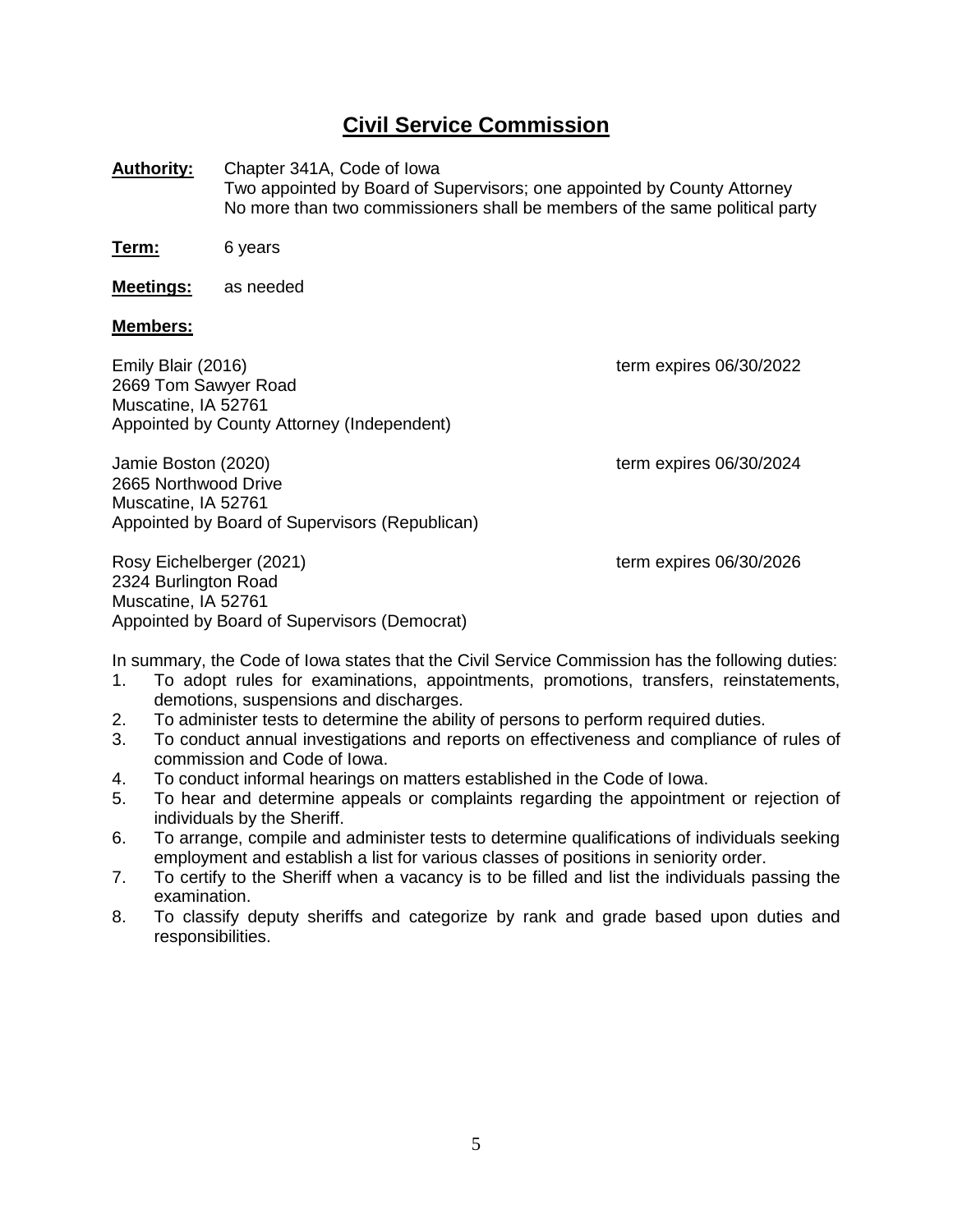# **Community Action of Eastern Iowa Board of Directors**

**Authority:** Iowa non-profit corporation organized under Chapter 504A, Code of Iowa

**Term:** 2 years

**Meetings:** 4 4<sup>th</sup> Thursday, every other month

#### **Members:**

Megan Elliott (2017) Megan Elliott (2017)

#### **Contact Person:**

Roger Pavey, Executive Director Community Action of Eastern Iowa 500 E 59th Street Davenport, IA 52807 563-324-3236

In summary, Community Action of Eastern Iowa by-laws state the following purpose:

to respond to the human services needs of families and individuals with low income by promoting self-sufficiency through the utilization of available resources and collaborative partnerships, while preserving the dignity of those served.

Programs included: Head Start, Community Child Care Resources & Referral, Child & Adult Care Food Program, Family Development & Self-Sufficiency, and Weatherization.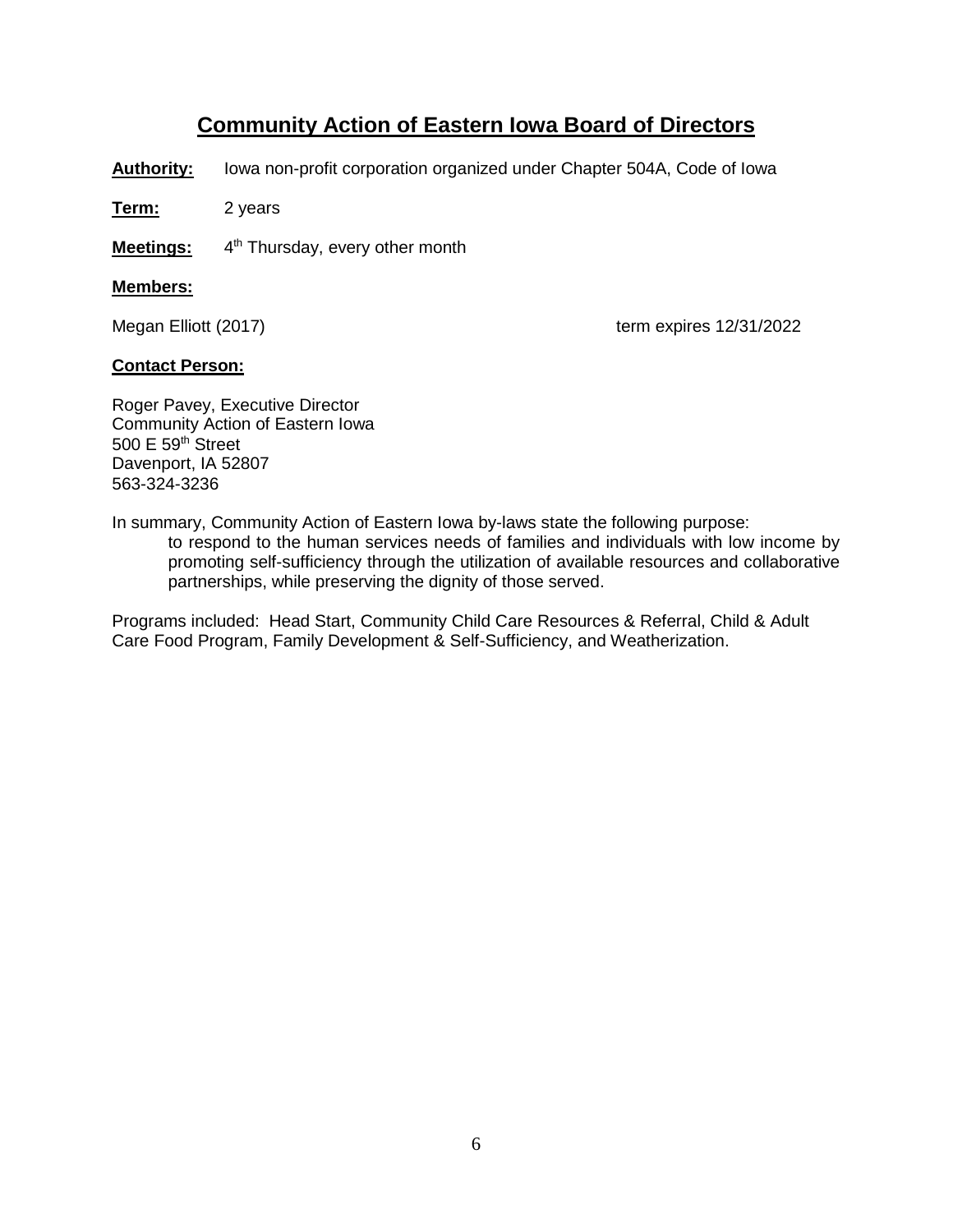# **Compensation Board (Develops salary recommendations for elected officials)**

**Authority:** Chapter 331, Code of Iowa Two appointed by Board of Supervisors; one appointed by each of the following: County Treasurer, Auditor, Sheriff, Recorder and Attorney

**Term:** 4 years

**Meetings:** as needed

#### **Members:**

| Wayne Johanson (2020)<br>300 East Second St.<br>Muscatine, IA 52761<br>wjohanson@fnbmusc.com<br><b>Appointed by County Treasurer</b> | term expires 06/30/2023 |
|--------------------------------------------------------------------------------------------------------------------------------------|-------------------------|
| Steve Kundel (2015)<br>300 E. Second St., Ste. 100<br>Muscatine, IA 52761<br>sdk@machlink.com<br><b>Appointed by County Auditor</b>  | term expires 06/30/2023 |
| Stacey Eberhard (2017)<br>3110 Clermont Drive<br>Muscatine, IA 52761<br>Appointed by Board of Supervisors                            | term expires 06/30/2023 |
| Kevin Sink (2021)<br>1206 Sunrise Circle<br>Muscatine, IA 52761<br>ksink147@gmail.com<br><b>Appointed by County Sheriff</b>          | term expires 06/30/2023 |
| Eric Vela (2010)<br>1110 W. Wate<br>Wilton, IA 52778<br>ericvela081180@hotmail.com<br><b>Appointed by County Attorney</b>            | term expires 06/30/2025 |
| John Eichelberger (2020)<br>736 Lake Park Blvd<br>Muscatine, IA 52761<br>John@ELOPC.com<br><b>Appointed by County Recorder</b>       | term expires 06/30/2025 |
| <b>Vacancy</b><br><b>Appointed by Board of Supervisors</b>                                                                           | term expires 6/30/2025  |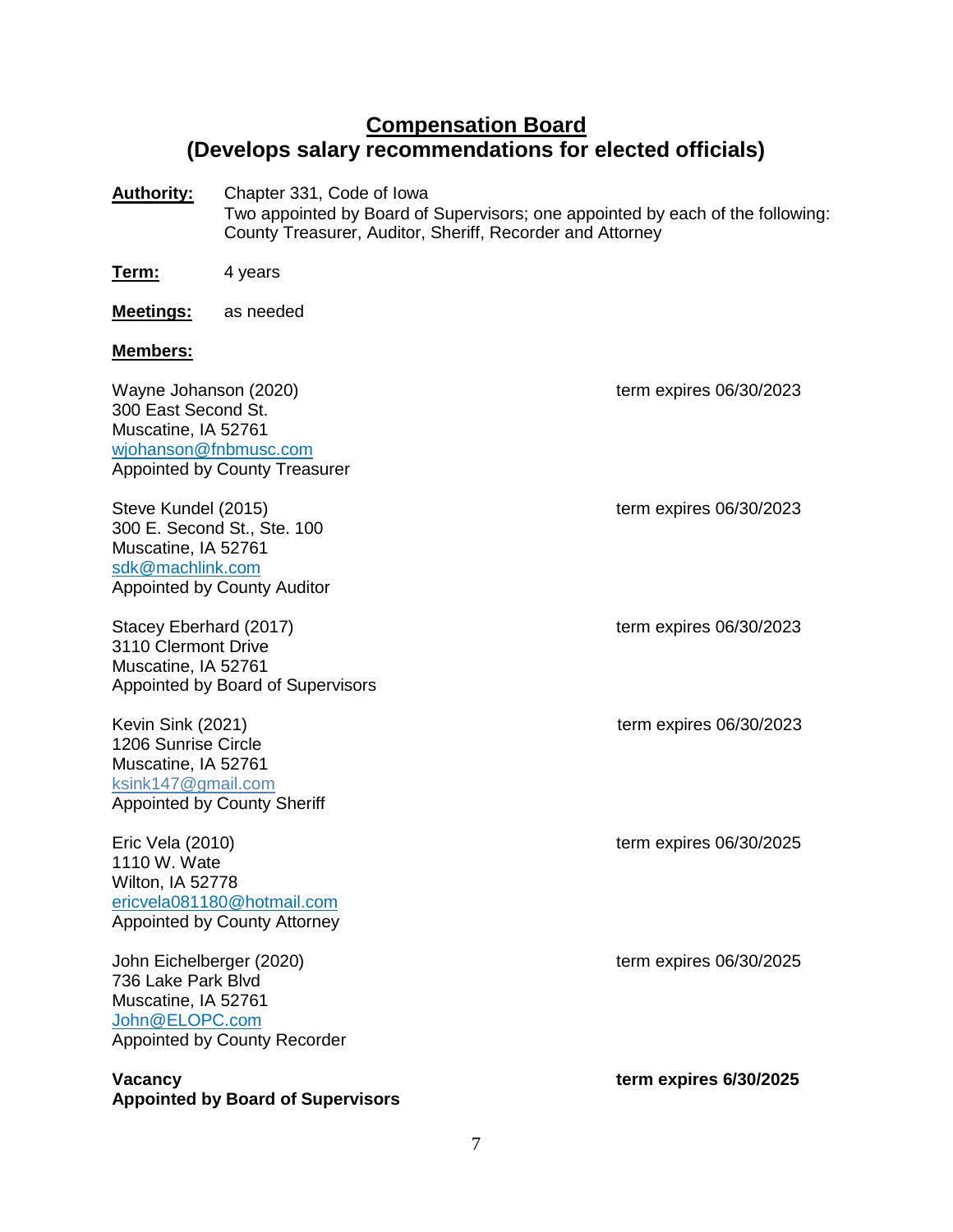#### **Contact Person:**

Nancy Schreiber Director of Administrative Services Muscatine County Administration Office 414 E. 3rd Street, Suite 101 Muscatine, IA 52761 563-263-5317 [nschreiber@co.muscatine.ia.us](mailto:nschreiber@co.muscatine.ia.us)

In summary, Chapter 331.905 of the Code of Iowa states that the County Compensation Board has the following powers:

1. To recommend to the Board of Supervisors the annual compensation of the auditor, treasurer, recorder, sheriff, county attorney and supervisors.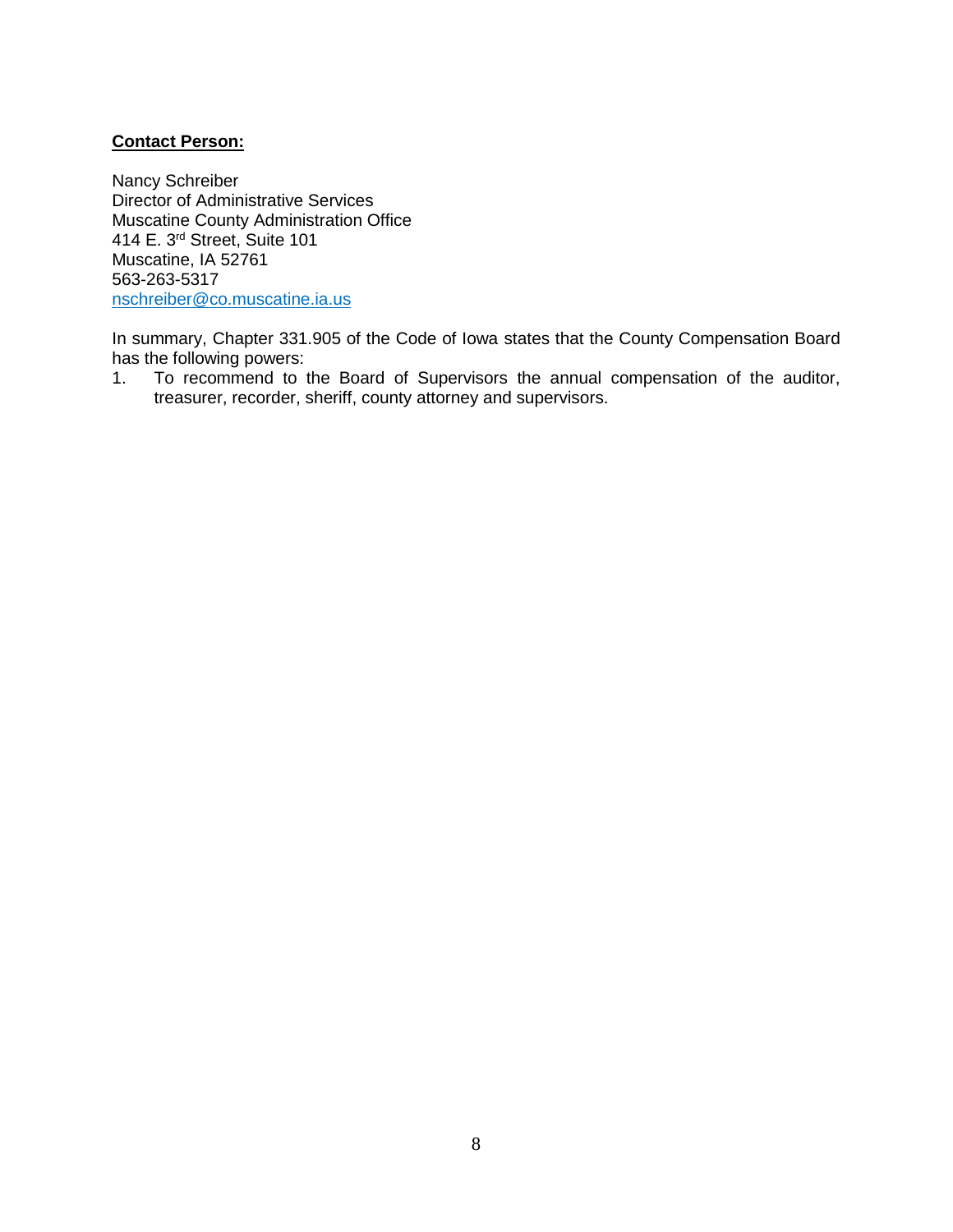# **Compensation Commission (Determines property damages in condemnation hearings)**

**Authority:** Chapter 6B, Code of Iowa

**Term:** 1 year

**Meetings:** as needed

**Members:** Not less than 28 members. One-fourth of the members shall be owners of city or town property. One-fourth shall be owner-operator of agricultural property. Onefourth shall be licensed real estate salesmen or brokers. One-fourth shall be persons having knowledge of property values in the County by reason of their occupations, such as bankers, auctioneers, property managers, etc.

#### **Licensed Real Estate Salespersons or Brokers**

Morse Burington (2017) The Contract of the Contract of the Contract of term expires 06/30/2022 226 E. 2nd Street Muscatine, IA 52761 Darrin Huggins (2018) **Darrin Huggins** (2018) 1617 2nd Avenue Muscatine, IA 52761 Anna Mack (2007) The Contract of the Contract of the Contract of term expires 06/30/2022 2240 Hickory Hill Road Muscatine, IA 52761 Steve Welk (2003) term expires 06/30/2022 307 Wood Creek Lane

Muscatine, IA 52761

9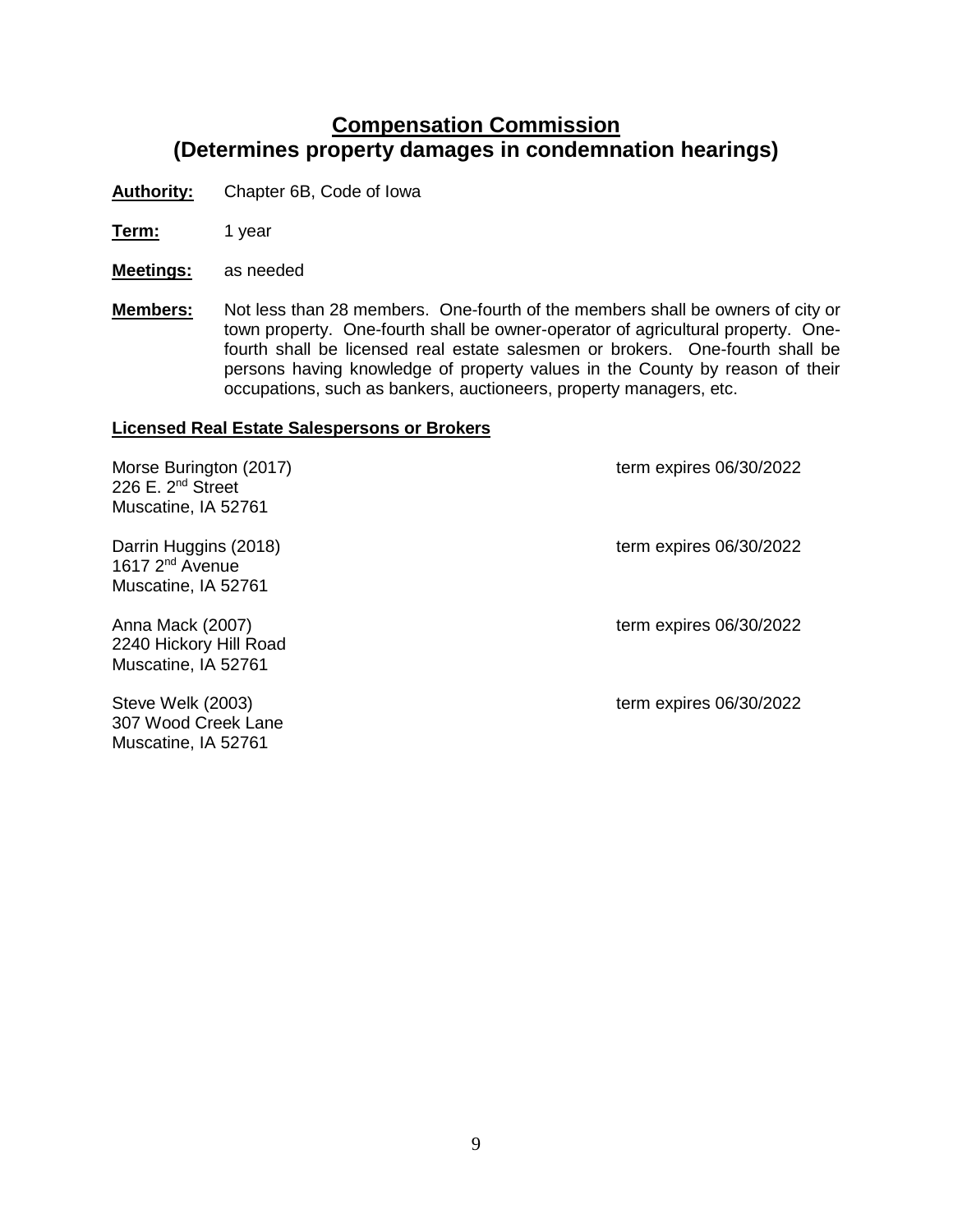# **Compensation Commission Continued**

# **Bankers, Appraisers, Auctioneers, Property Managers, etc.**

| Steve Bloomquist (2001)<br>102 Summer Place<br>Fruitland, IA 52749        | term expires 06/30/2022 |
|---------------------------------------------------------------------------|-------------------------|
| Jason Cassady (2010)<br>1249 Hawkeye Ln<br>West Liberty, IA 52776         | term expires 06/30/2022 |
| M. Wayne Johanson (1999)<br>2787 Shamrock Drive<br>Muscatine, IA 52761    | term expires 06/30/2022 |
| Cindy Mays (2010)<br>1470 Ridgeview Avenue<br>West Liberty, IA 52776      | term expires 06/30/2022 |
| Jennifer Littleton (2021)<br>$609$ W. $2nd$ Street<br>Muscatine, IA 52761 | term expires 06/30/2022 |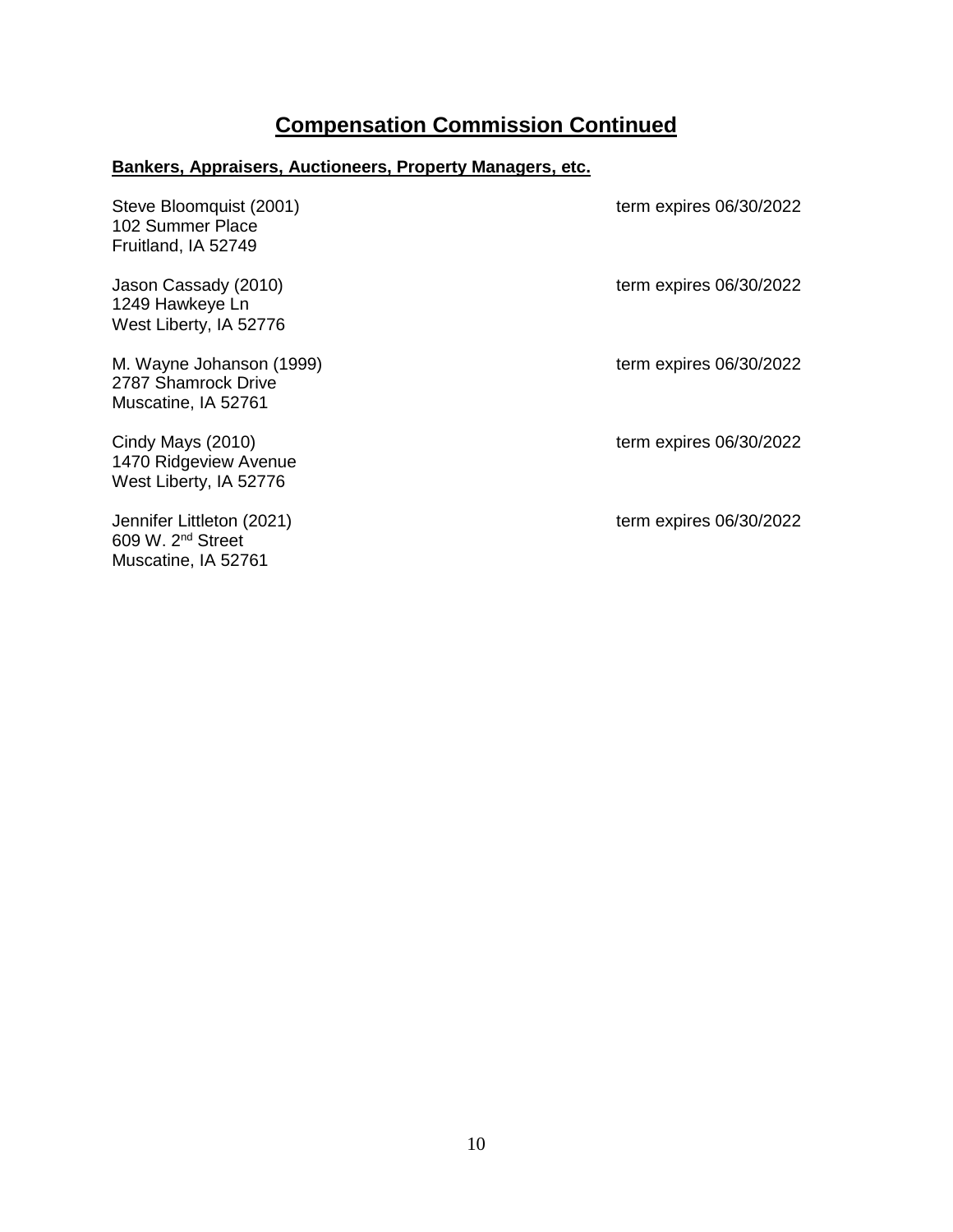# **Compensation Commission Continued**

### **Owners of Agricultural Property**

| Scott Eichelberger (2014)<br>2352 Jasper Avenue<br>Muscatine, IA 52761   | term expires 06/30/2022 |
|--------------------------------------------------------------------------|-------------------------|
| Larry Marine (1998)<br>1276 Thayer Avenue<br>Wilton, IA 52778            | term expires 06/30/2022 |
| Inez Rathjen (2010)<br>2806 120 <sup>th</sup> Street<br>Wilton, IA 52778 | term expires 06/30/2022 |
| Donald Schumaker (1998)<br>1049 Vine Avenue<br>Stockton, IA 52769        | term expires 06/30/2022 |
| Larry Salemink (2007)<br>1261 Atwood Avenue<br>West Liberty, IA 52776    | term expires 06/30/2022 |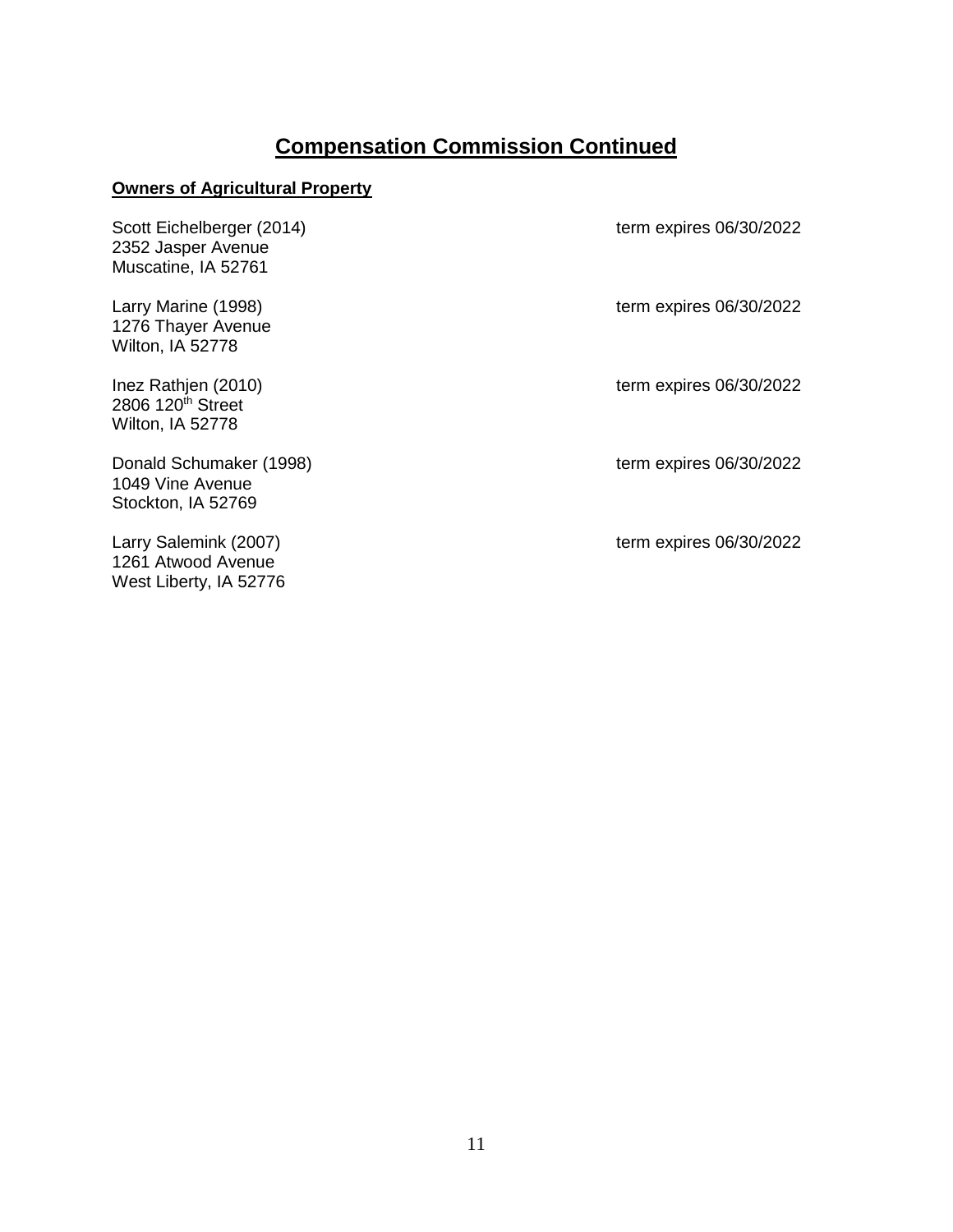## **Compensation Commission Continued**

#### **Owners of City Property**

Glenn Moench (1998) **term expires 06/30/2022** 3015 Grandview Avenue Muscatine, IA 52761

119 Park Avenue Muscatine, IA 52761

609 W. Wate Street Wilton, IA 52778

John Sayles (2004) **term expires 06/30/2022** 

Carol Wade (2011) **Carol Wade (2011)** term expires 06/30/2022

#### **Contact Person:**

Melissa Hurlbut Muscatine County Sheriff's Office – Civil Department 400 Walnut Street Muscatine, IA 52761 563-262-4190 [mel.hurlbut@co.muscatine.ia.us](mailto:mel.hurlbut@co.muscatine.ia.us)

The chief judge of the judicial district shall select by lot, six persons from the list of twenty-eight people, two persons who are owner-operators of agricultural property when the property to be condemned is agricultural property; two persons who are owners of city or town property when the property to be condemned is other than agricultural property; and two persons from each of the remaining two representative groups, who shall constitute a compensation commission to assess the damage of all property to be taken by the applicant and located in the County. No member of the Compensation Commission selected shall possess any interest in the proceeding which would cause such person to render a biased decision.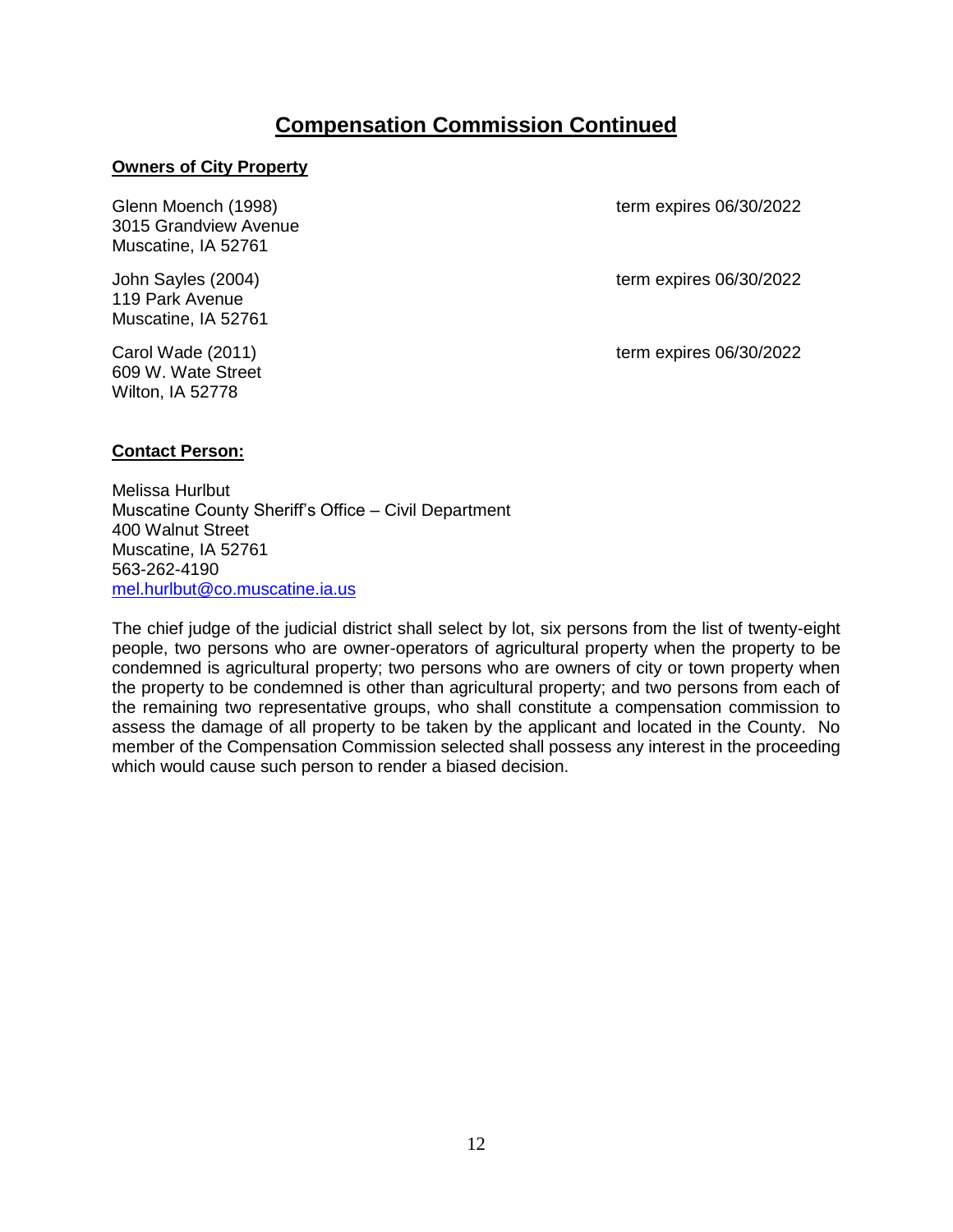### **Conesville Benefited Fire District (Louisa & Muscatine)**

- **Authority:** Chapter 351B, Code of Iowa Appointments must be approved by both Muscatine and Louisa County Boards of **Supervisors**
- **Term:** 3 years

**Meetings:** as needed

#### **Members:**

1051 250th Street Conesville, IA 52739

Donald McCullough Sr. (2015) Conald McCullough Sr. (2015) 2703 Hwy 70 Conesville, IA 52739

20858 T Avenue Conesville, IA 52739

Richard Buser (2015) The Contract of the Contract of the Contract of the Contract of the Contract of the Contract of the Contract of the Contract of the Contract of the Contract of the Contract of the Contract of the Contr

Marsha Gerot (2013) term expires 12/31/2024

#### **Contact Person:**

Dan Conaway Conesville Fire Chief 306 3rd Street Conesville, IA 52739

In summary, Chapter 357B of the Code of Iowa states that the Benefited Fire District Boards of Trustees has the following powers:

- 1. To purchase, own, rent or maintain fire apparatus or equipment and provide housing for apparatus or equipment.
- 2. To contract with any public or private agency under chapter 28E for the purpose of providing fire protection under this chapter.
- 3. To levy an annual tax.
- 4. To purchase material and employ persons to provide for the maintenance and operation of the benefited fire district.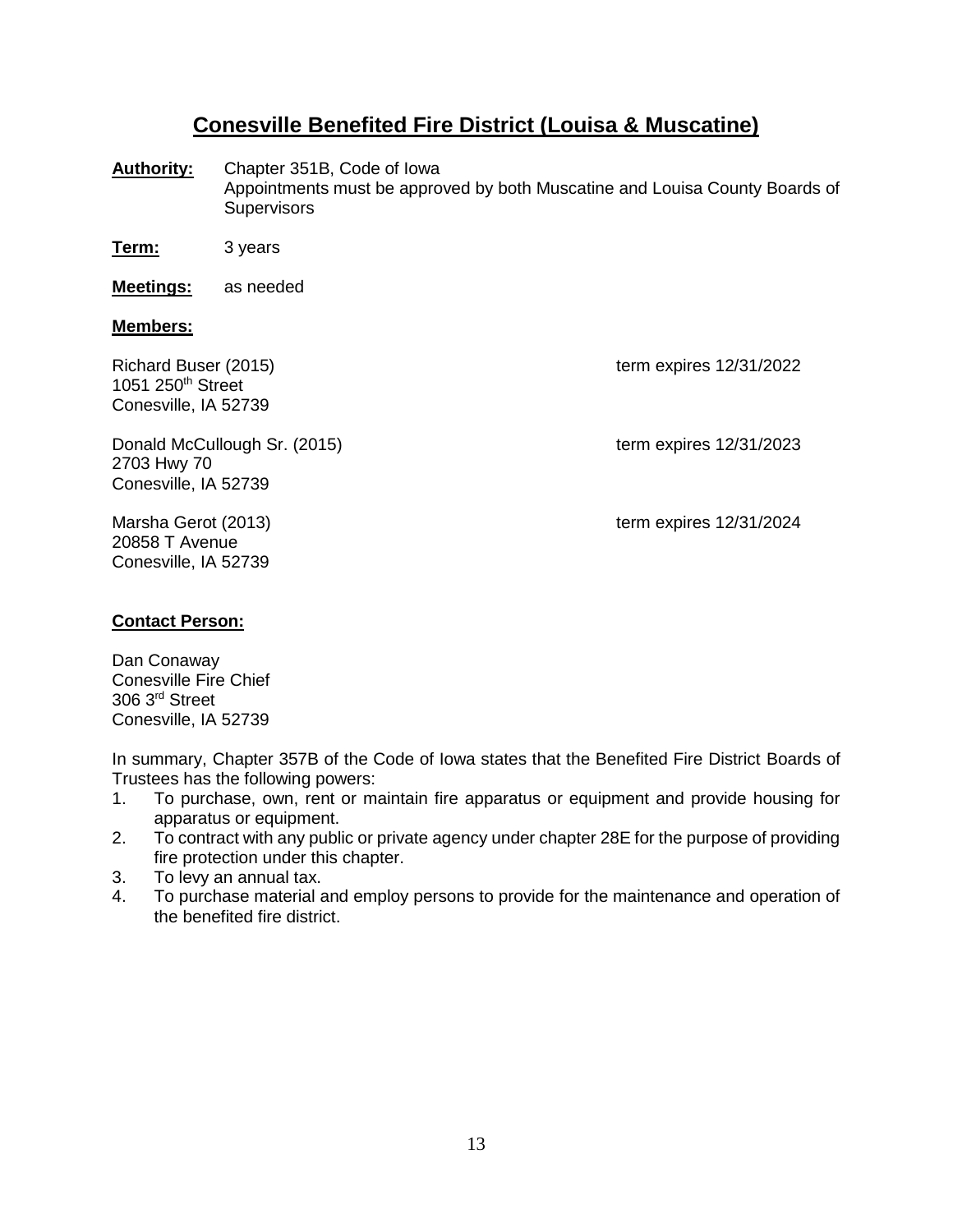# **Conservation Board**

**Authority:** Chapter 350, Code of Iowa

**Term:** 5 years

**Meetings:** 3<sup>rd</sup> Monday of every month, 7:00 p.m. at the Discovery Park Learning Center

#### **Members:**

| Debra Elliott (2013)<br>1201 Oakland Dr.<br>Muscatine, IA 52761                                        | term expires $12/31/2022$ |
|--------------------------------------------------------------------------------------------------------|---------------------------|
| Karen Hartman<br>1555 West Acre Drive<br>Muscatine, IA 52761<br>kwrennh@gmail.com                      | term expires $12/31/2023$ |
| Mark Petersen (2015)<br>1019 Sunrise Circle<br>Muscatine, IA 52761<br>huntalab@machlink.com            | term expires $12/31/2024$ |
| Susan O'Donnell (2020)<br>103 $1^{st}$ St. PO Box 83<br>Conesville, IA 52739<br>sjodonnell59@gmail.com | term expires $12/31/2025$ |
| Mike Schulte (2016)<br>3233 Mulberry Avenue<br>Muscatine, IA 52761<br>allseasonsglass@machlink.com     | term expires $12/31/2026$ |

#### **Contact Person:**

Curt Weiss Conservation Director 3300 Cedar Street Muscatine, IA 52761 563-264-5922 [cweiss@co.muscatine.ia.us](mailto:cweiss@co.muscatine.ia.us)

In summary, Chapter 350.4 of the Code of Iowa states that the County Conservation Board has the following powers:

- 1. To study and ascertain the county's museum, park, preserve, parkway and recreation and other conservation facilities.
- 2. To prepare and adopt a coordinated plan of areas and facilities to meet needs.
- 3. To acquire in the name of the county by gift, purchase, lease, agreement, exchange or otherwise in fee or with conditions suitable real estate within or without the territorial limits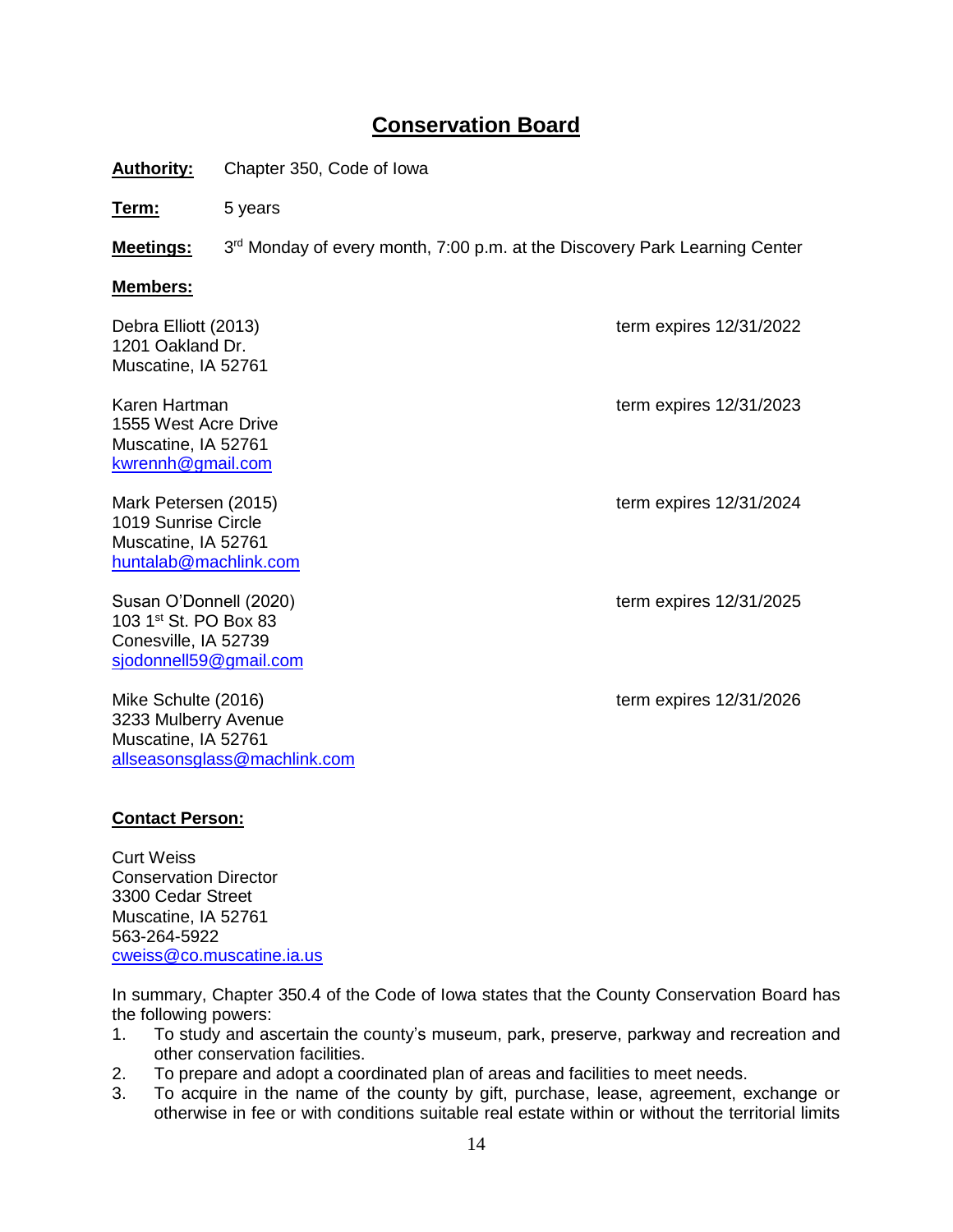of the county for public museums, parks, preserves, parkways, playgrounds, recreation centers, forests, wildlife and other conservation purposes and for participation in watershed, drainage and flood control programs for the purpose of increasing the recreational resources of the county.

- 4. To plan, develop, preserve, administer and maintain all such areas, places and facilities, and construct, reconstruct, alter and renew buildings and other structures and equip and maintain the same.
- 5. To plan, develop, preserve, administer and maintain all such areas, places and facilities, and construct, reconstruct, alter and renew buildings and other structures and equip and maintain the same.
- 6. To employ and fix the compensation of a director.
- 7. To charge and collect reasonable fees for the use of the parks, facilities, privileges and conveniences as may be provided.
- 8. To operate concessions or to lease concessions and to let out and rent privileges in or upon any property under its control.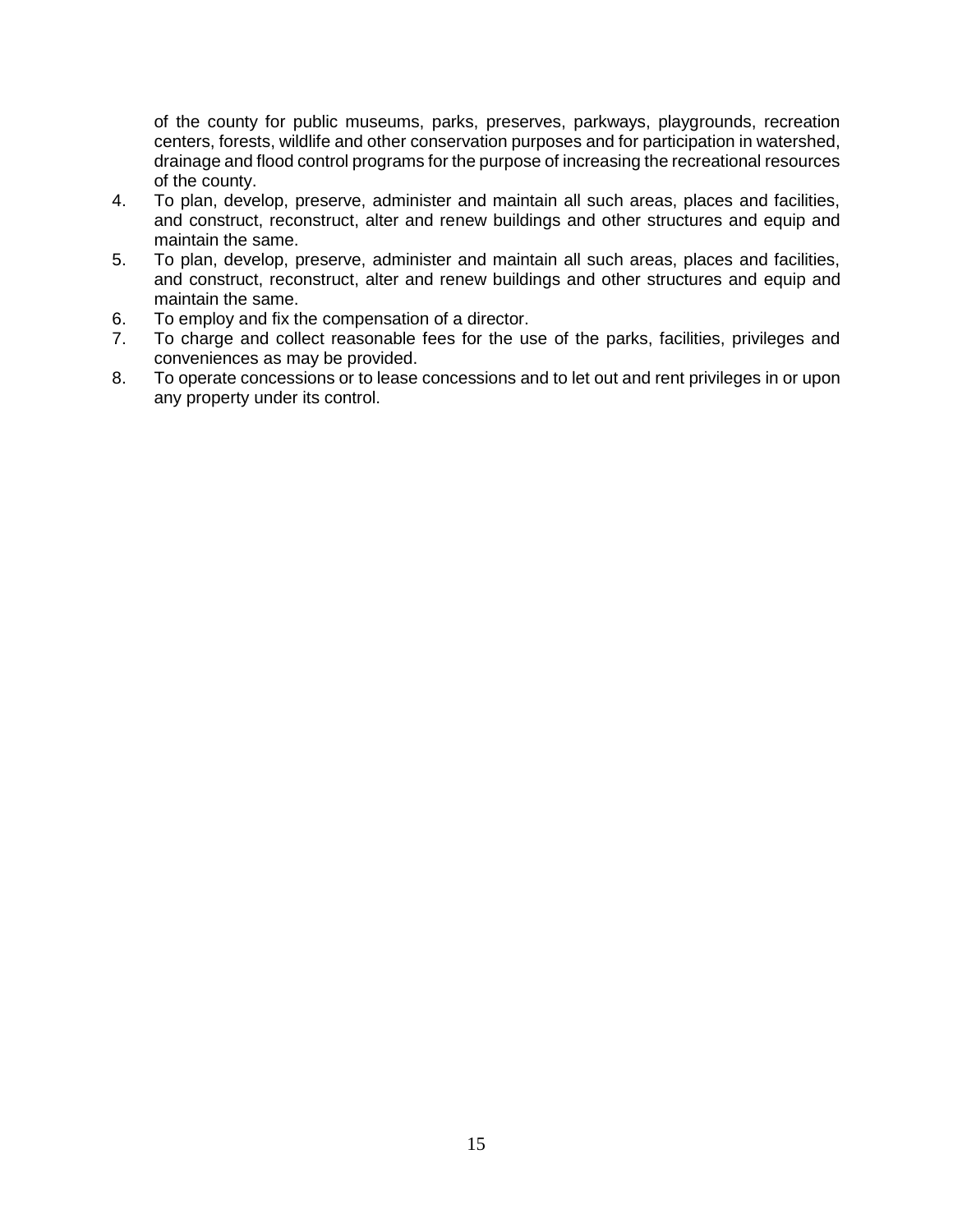# **Eastern Iowa Tourism Association**

**Authority:** Paid membership

**Term:** 1 year

**Meetings:** N/A

**Members:**

Jodi Hansen, CVB Director – Representative term expires 12/31/2022 jhansen@muscatine.com

#### **Contact Person:**

Jodi Hansen Muscatine County Convention & Visitors Bureau Director 100 W. Second Street Muscatine, IA 52761 563-263-8895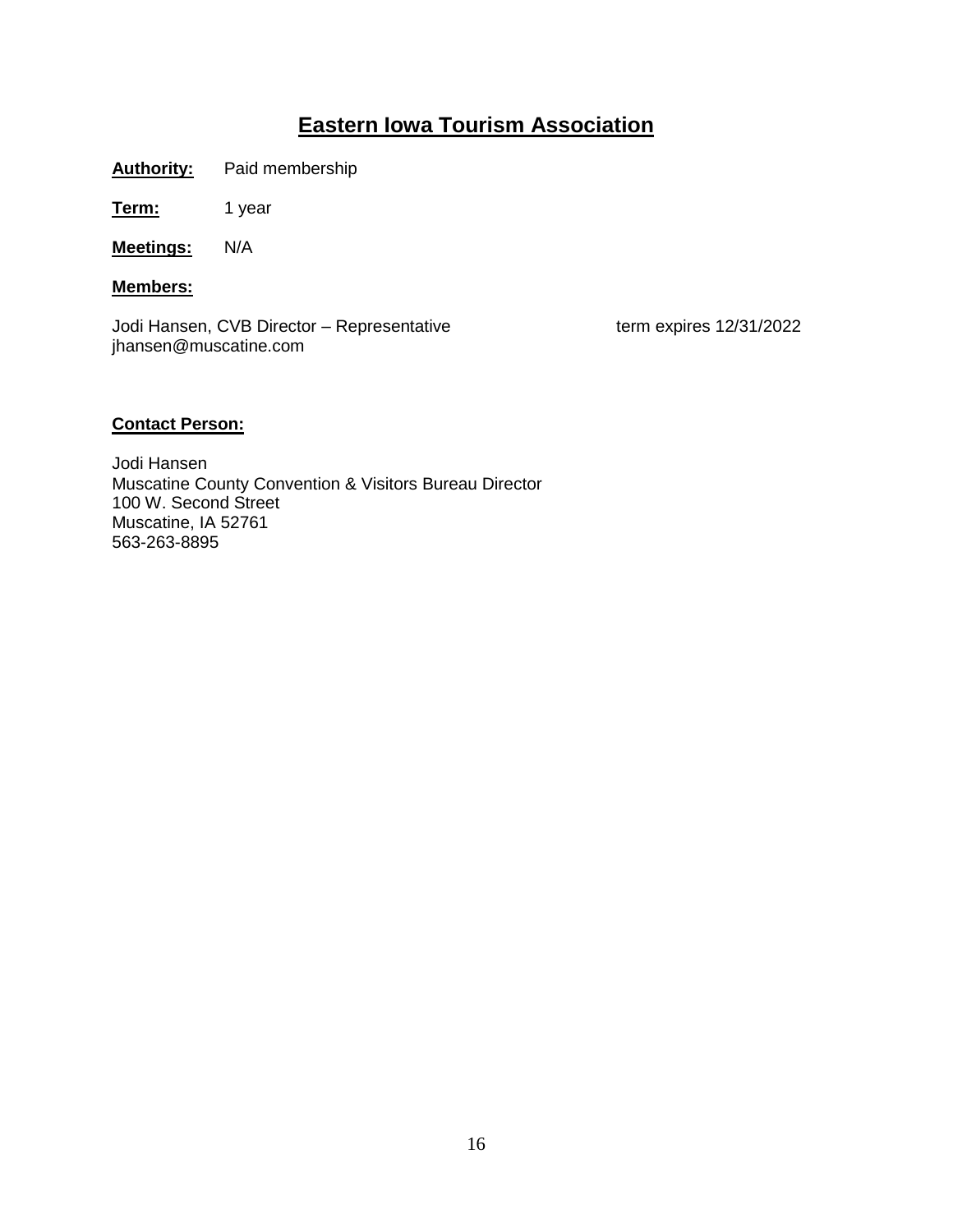# **Historic Preservation Commission**

**Authority:** State Historical Society of Iowa, Historic Preservation Office

**Term:** 3 years

**Meetings:** Monthly

#### **Members:**

| Wayne Shoultz (2022)<br>5801 67th Ave Q<br>Muscatine, IA 52761<br>wayneeshoultz@machlink.com              | term expires 01/01/2023 |
|-----------------------------------------------------------------------------------------------------------|-------------------------|
| Lynn Ochiltree (2020)<br>2972 County F58<br><b>PO Box 514</b><br>Wilton, IA 52778<br>lochiltree@yahoo.com | term expires 01/01/2023 |
| Pam Collins (2020)<br>510 Fairview Ave<br>Muscatine, IA 52761<br>pcollins@muscatineiowa.gov               | term expires 01/01/2023 |
| William Koellner (2015)<br>110 N. Miller<br>West Liberty, IA 52776<br>libertypark@lcom.net                | term expires 01/01/2024 |
| Jane Daufeldt (2018)<br>2223 5 <sup>th</sup> Avenue<br>Muscatine, IA 52761<br>jldaufeldt@machlink.com     | term expires 01/01/2024 |
| Becky Furlong (2020)<br>1745 231 <sup>st</sup> Street<br>Letts, IA 52754<br>beckylfurlong@gmail.com       | term expires 01/01/2024 |
| L. Lynn Pruitt (2013)<br>606 Broadway Street<br>Nichols, IA 52766<br>Pruitt.Lynn@gmail.com                | term expires 01/01/2025 |
| Rebeckah Allgood (2015)<br>PO Box 652<br>Wilton, IA 52778                                                 | term expires 01/01/2025 |

[rebeckahallgood@yahoo.com,](mailto:rebeckahallgood@yahoo.com) [wiltondev@netwtc.net](mailto:wiltondev@netwtc.net)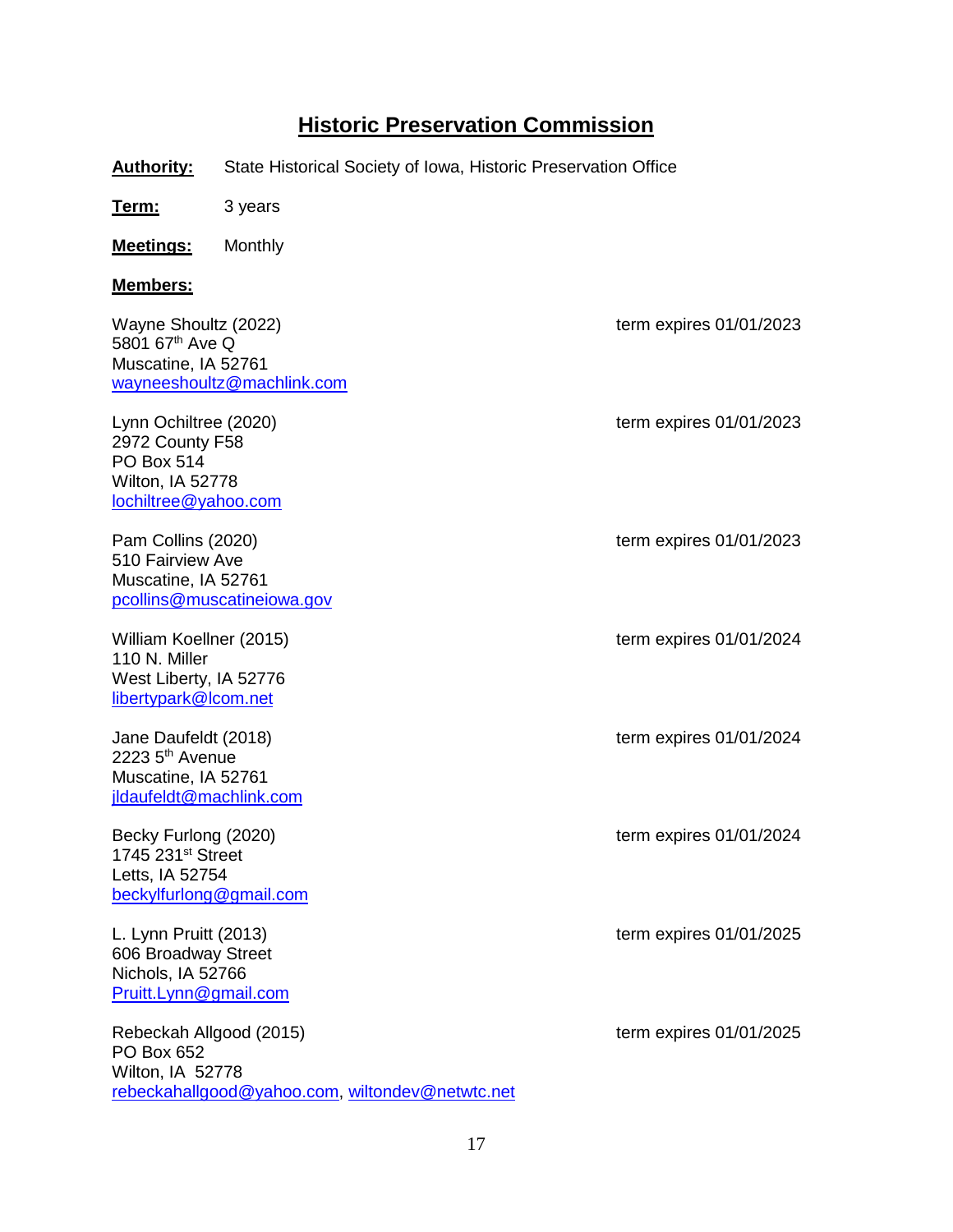1416 Mulberry Avenue Muscatine, IA 52761 [mabev@aol.com](mailto:mabev@aol.com)

#### **Contact Person:**

#### William Koellner

In summary, the purpose and intent of this commission is to promote the educational, cultural, economic and general welfare of the public through the recognition, enhancement perpetuation of sites and districts of historical and cultural significance; safeguard the County historic, aesthetic and cultural heritage by preserving sites and districts of historic and cultural significance; stabilize and improve property values; foster pride in the legacy of beauty and achievements of the past; protect and enhance the County's attractions to tourists and visitors and the support and stimulus to business thereby provided; strengthen the economy of the County; promote the use of sites and districts of historic and cultural significance as places for the education, pleasure and welfare of the people of the County.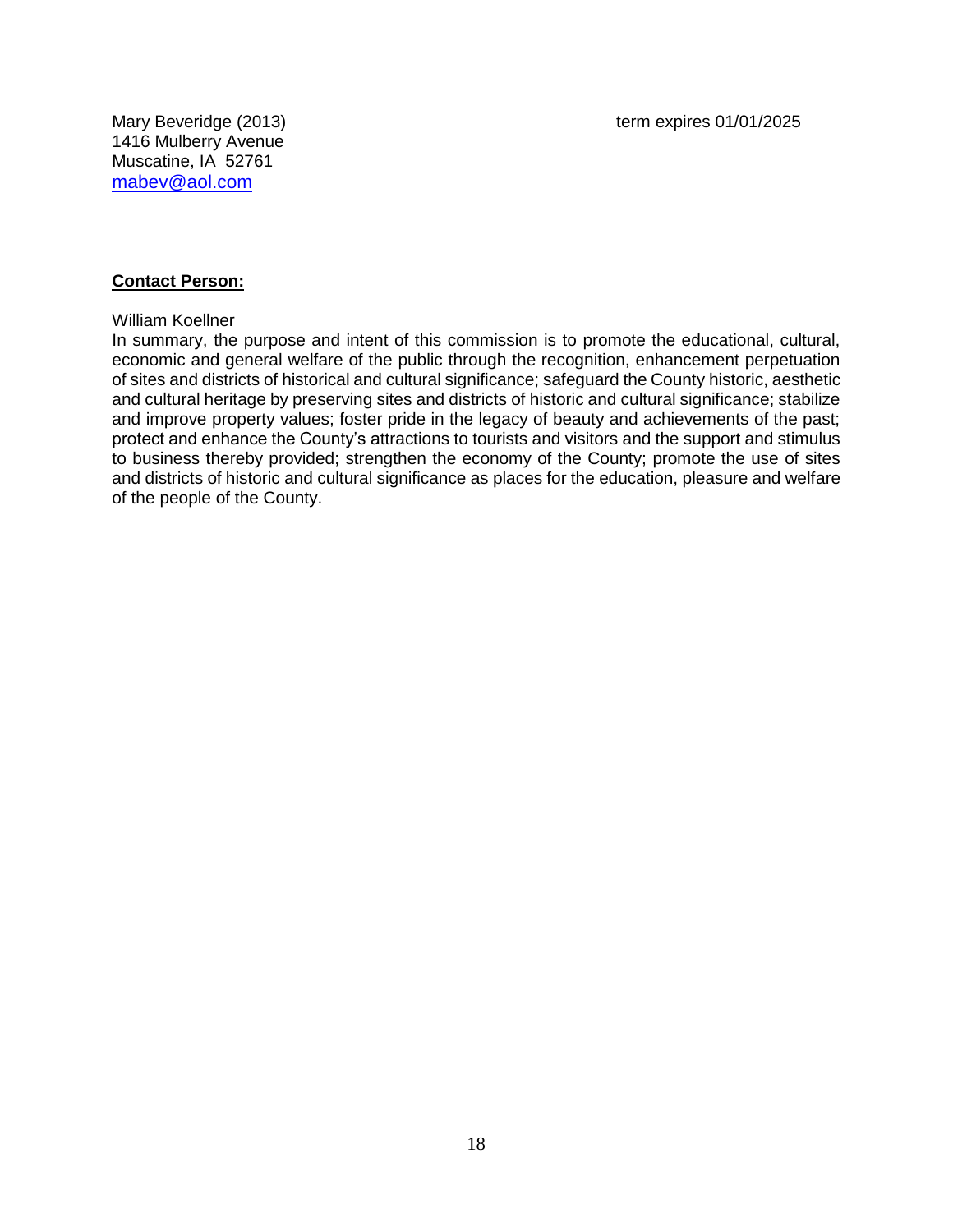# **Judicial Magistrate Appointing Commission**

**Authority:** Chapter 602, Code of Iowa

**Term:** 6 years

Muscatine, IA 52761 563-263-6511

**Meetings:** Once each four years upon expiration of magistrates' terms or in the event of a vacancy

#### **Members:**

| Martha Peterson (1991)<br>2282 Camp Avenue<br>Nichols, IA 52766<br>Appointed by Board of Supervisors                | term expires 12/31/2026   |
|---------------------------------------------------------------------------------------------------------------------|---------------------------|
| Holly Oppelt (2015)<br>3241 Mulberry Avenue<br>Muscatine, IA 52761<br>Appointed by Board of Supervisors             | term expires 12/31/2026   |
| Rich Phillips (2021)<br>35 Colony Drive<br>Muscatine, IA 52761<br>Appointed by Bar Association                      | term expires $12/31/2026$ |
| Esther Dean (2015)<br>319 Myrtle Street<br>Muscatine, IA 52761<br>Appointed by Bar Association                      | term expires 12/31/2026   |
| Judge Thomas Reidel (2015)<br>2621 Canterbury Rd<br>Muscatine, IA 52761<br>Appointed by Chief Judge                 | term expires $12/31/2026$ |
| Angela Lewis (2021)<br>714 W. Fulliam Ave<br>Muscatine, IA 52761<br>Appointed by Board of Supervisors               | term expires 12/31/2026   |
| <b>Contact Person:</b>                                                                                              |                           |
| Heidi McDonough, Clerk of the District Court<br><b>Muscatine County Courthouse</b><br>401 E. 3 <sup>rd</sup> Street |                           |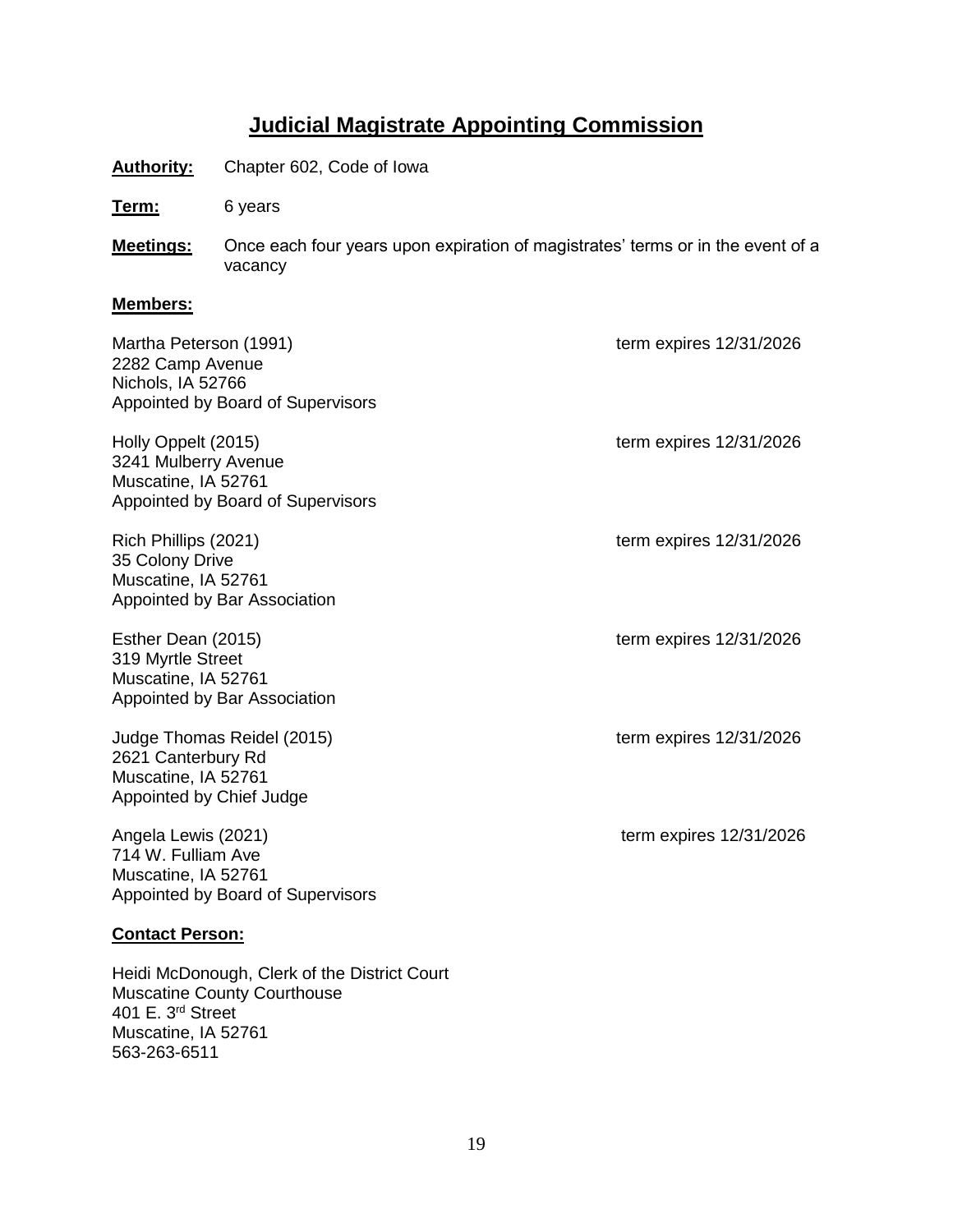In summary, Chapter 602.6403 of the Code of Iowa states that the County Judicial Magistrate Appointment Commission has the following powers:

- 1. To appoint the number of magistrates apportioned to the county by the state court administrator.
- 2. To prescribe the contents of an application for an appointment, to publicize the notice of any vacancy and to accept applications.
- 3. To reconvene and decertify the magistrate appointee for good cause.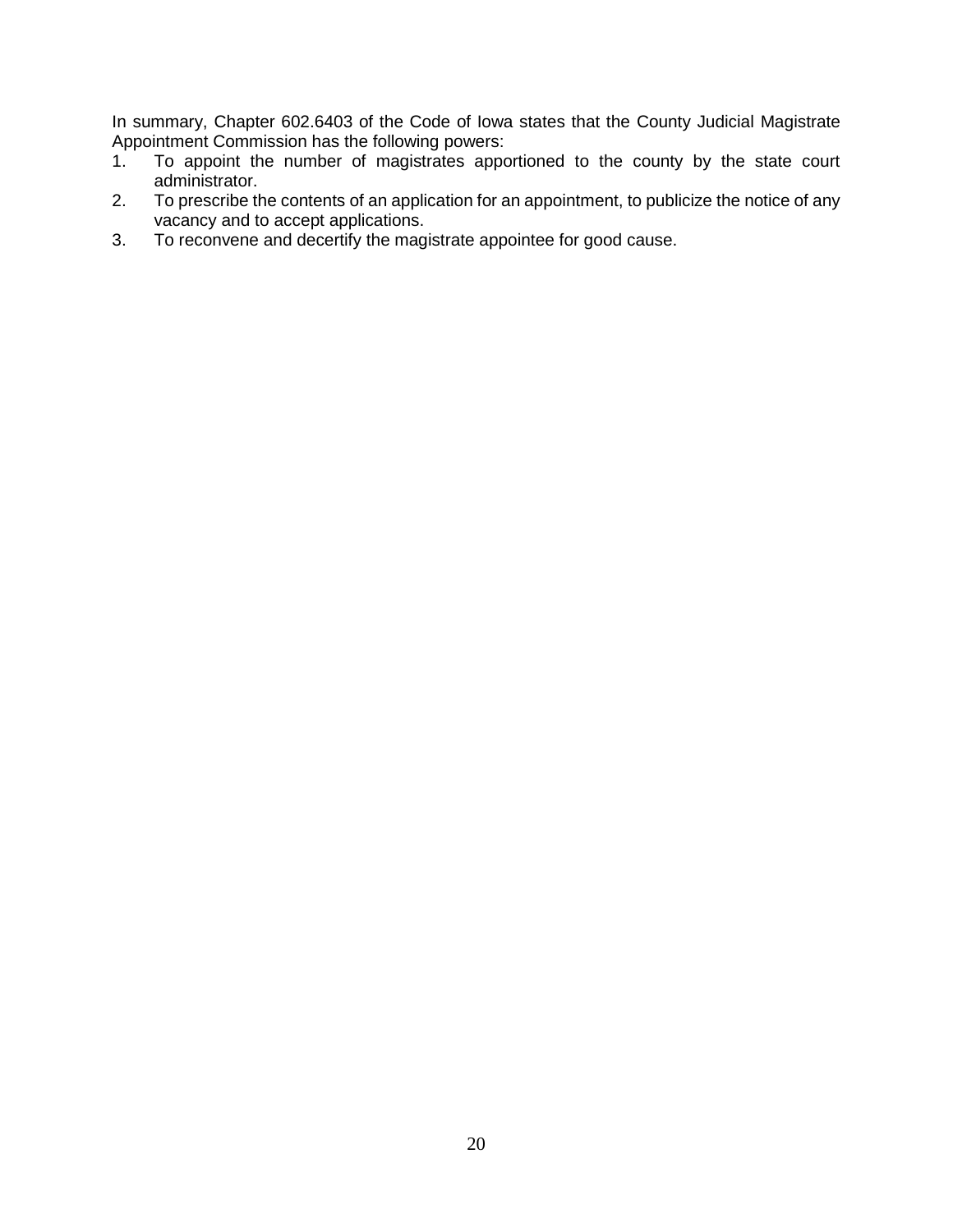# **Medical Examiner**

**Authority:** Chapter 331, Code of Iowa

**Term:** 2 years

**Meetings:** N/A

#### **Members:**

Chief Medical Examiner Trinity Physicians Clinic 1518 Mulberry Avenue Muscatine, IA 52761 563-262-4110

#### **Medical Examiner Investigators**

Thomas Summitt (Chief Medical Examiner Investigator) Jennifer Davis Susan Garrett Todd Heck Richard Hines Alicia Wada Tashia Wheeler

In summary, Chapter 331.802 of the Code of Iowa states that the County Medical Examiner has the following powers:

- 1. To notify the city or state law enforcement agency or sheriff and take charge of the body if a person's death affects the public interest.
- 2. To conduct a preliminary investigation of the cause and manner of death, prepare a written report of the findings, and submit report to state medical examiner and county attorney if a person's death affects the public interest.
- 3. To conduct investigation and determine whether the public interest requires an autopsy or other special investigation.
- 4. To notify the county attorney to apply for a court order to exhume the body in a case of a sudden, violent or suspicious death after which the body is buried without an investigation or autopsy.

MD Robert Weis (2016) The Contract of the Contract of the Contract of the Contract of the MD Robert Weise (2016)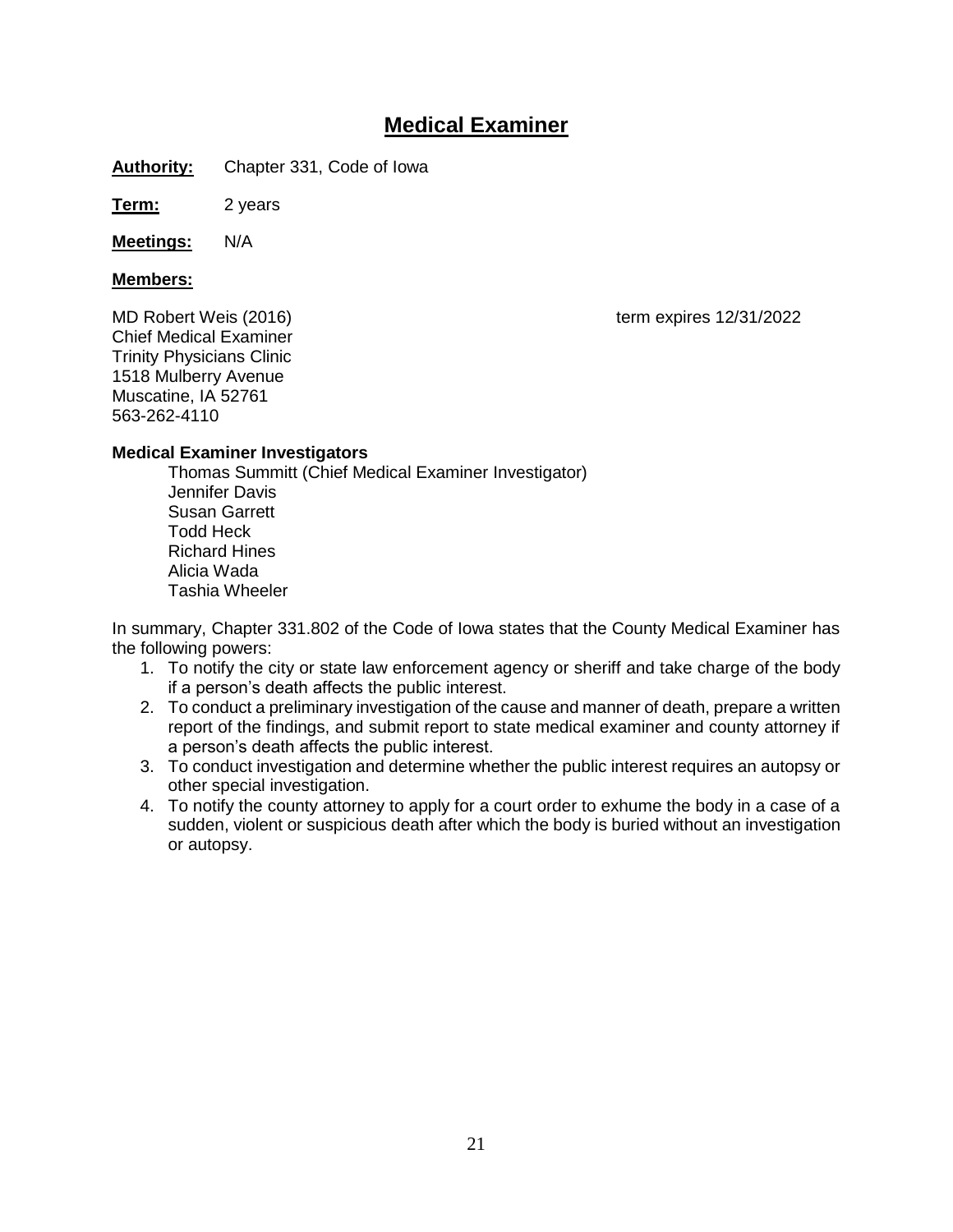### **Mercer-Muscatine Revolving Loan Fund Administration Board**

**Authority:** Mercer-Muscatine County Revolving Loan Fund Plan

**Term:** 2 years

**Meetings:** quarterly or as needed

#### **Members:**

2805 Termini Dr. Muscatine, IA 52761

301 Iowa Avenue Muscatine, IA 52761

Robert Bahn (2018) The Contract of the Contract of the Contract of term expires 06/30/2022

Mike Kellor (2018) Mike Kellor (2018)

#### **Contact Person:**

Mark Hunt Bi-State Regional Commission 1504 3rd Avenue Rock Island, IL 61204 309-793-6300 [mhunt@bistateonline.org](mailto:mhunt@bistateonline.org)

The Loan Administration Board responsibilities include the approval or denial of liens and foreclosure actions, waivers and/or modifications of lien terms, and the recommendation of program policy to the Bi-State Regional Commission.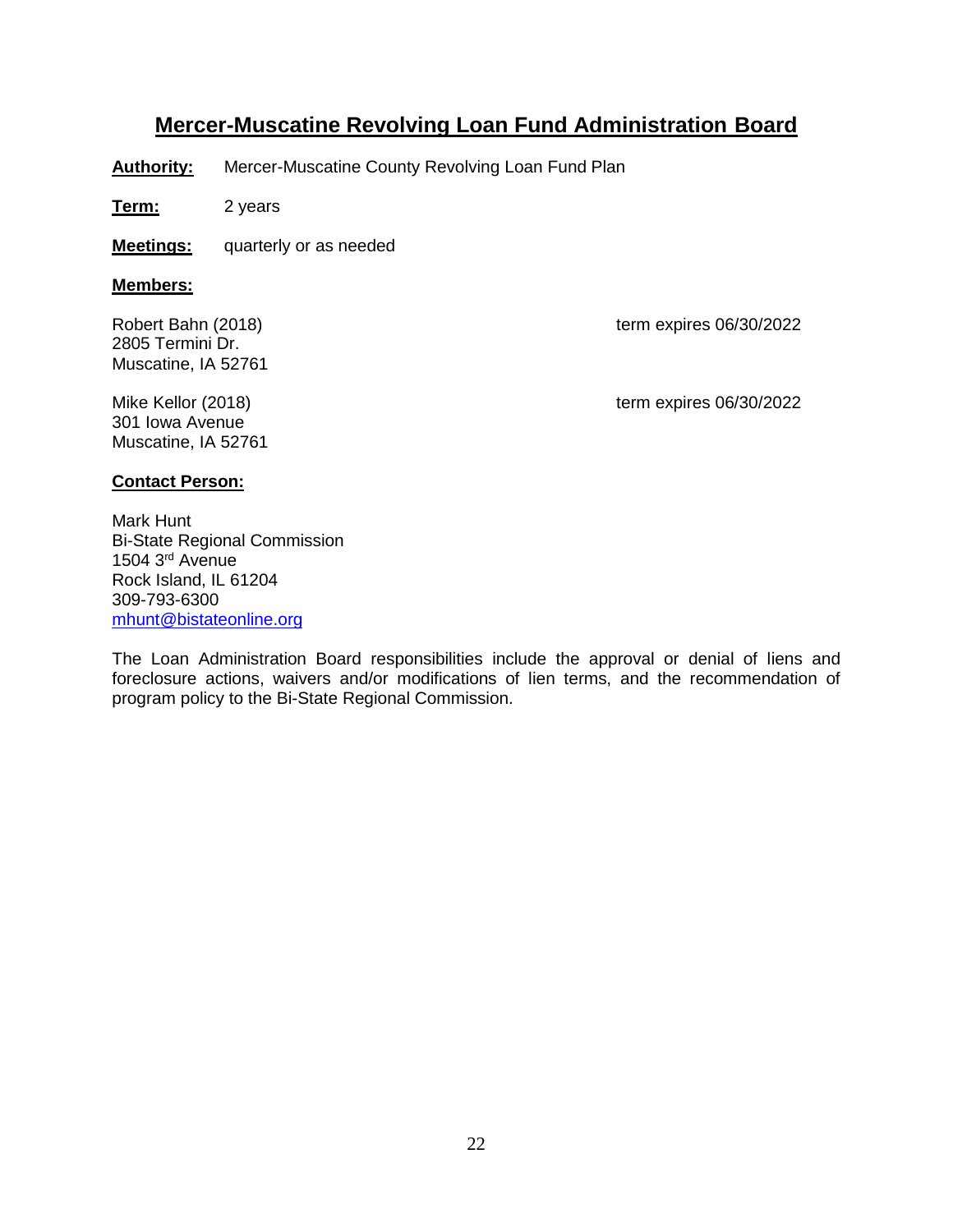# **Veterans Affairs Commission**

**Authority:** Chapter 35B, Code of Iowa

**Term:** 3 years

**Meetings:** 3<sup>rd</sup> Monday of every month at 2:00 p.m. in the Duncan Conference Room of Community Services (315 Iowa Avenue)

#### **Members:**

| Michael Calvin (2019)<br>103 E. $16th$ Street<br>West Liberty, IA 52776 | term expires 06/30/2022 |
|-------------------------------------------------------------------------|-------------------------|
| Jodi Royal-Goodwin (2017)<br>2700 River Road<br>Muscatine, IA 52761     | term expires 06/30/2022 |
| Keith White (2019)<br>2447 Hummingbird Lane<br>Muscatine, IA 52761      | term expires 06/30/2023 |
| Lisa Johnson (2020)<br>3310 Steamboat Way 2<br>Muscatine, IA 52761      | term expires 06/30/2023 |
| Michelle Servadio Elias (2021)<br>609 W. 2 <sup>nd</sup> Street         | term expires 06/30/2024 |

#### **Contact Person:**

Muscatine, IA 52761

Vacant

In summary, Chapter 35B.6 of the Code of Iowa states that the Veterans Affairs Commission has the following powers:

- 1. To employ an executive director and other necessary administrative or clerical assistants when needed.
- 2. To determine who are entitled to benefits and the probable amount required to be expended.
- 3. To prepare estimated budget for all expenditures for the next fiscal year and certify with the board of supervisors.
- 4. To submit to the board of supervisors a certified list of those persons to whom benefits have been authorized and the amounts awarded.
- 5. To interment in a suitable cemetery of the body of any honorably discharged person who served in the military or naval forces for the United States during any war.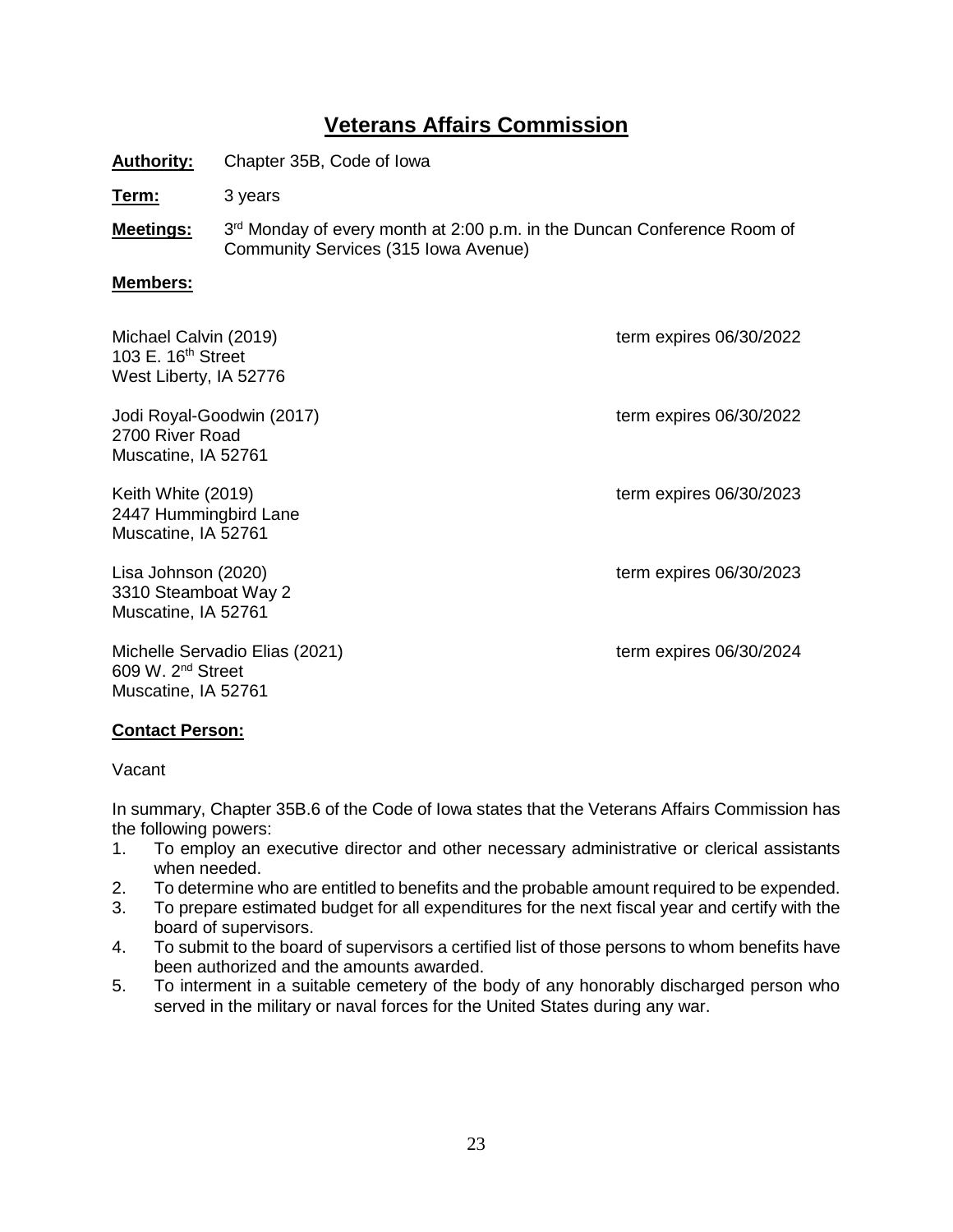### **Weed Commissioner**

**Authority:** Chapter 317, Code of Iowa

**Term:** 1 year

**Meetings:** N/A

#### **Members:**

Matthew Shutt **thew Shutt** term expires 12/31/2022 563-263-6351 [matt.shutt@muscatinecountyiowa.gov](mailto:matt.shutt@muscatinecountyiowa.gov)

In summary, Chapter 317.4 of the Code of Iowa states that the Weed Commissioner has the following powers:

- 1. To supervise the control and destruction of all noxious weeds in the county, including those growing within the limits of cities.
- 2. To notify the department of public safety of the location of marijuana plants found growing on public or private property.
- 3. To enter upon any land in the county at any time for the performance of the commissioner's duties.
- 4. To hire the labor and equipment necessary subject to the approval of the board of supervisors.
- 5. To control the weeds growing in abandoned cemeteries.
- 6. To have full power and authority to enter upon any land within their county for the purpose of destroying noxious weeds.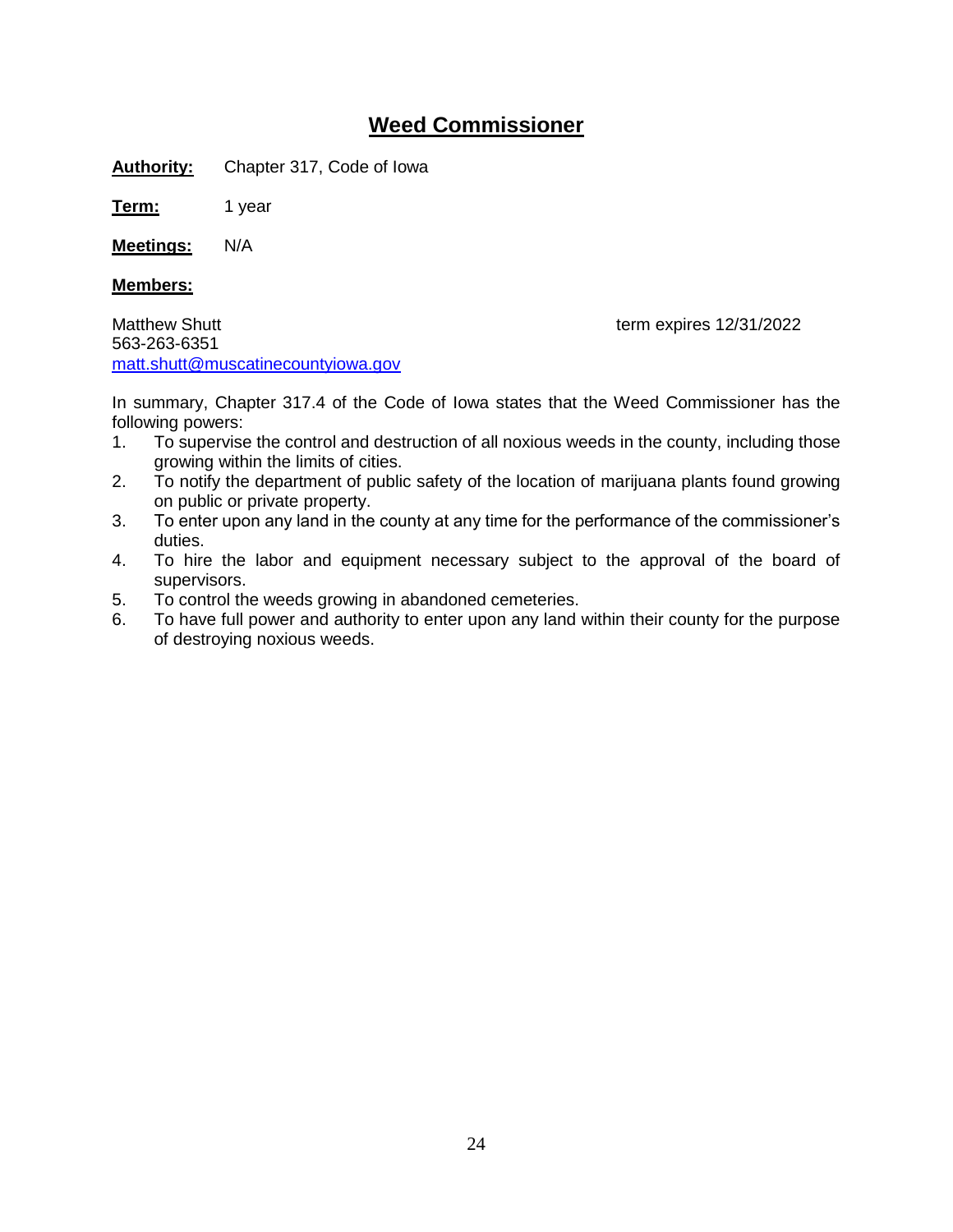# **Zoning Board of Adjustment**

**Authority:** Chapter 335, Code of Iowa Title III, Chapter II, Article XV, Muscatine County code of Ordinances

**Term:** 5 years

**Meetings:**  $1<sup>st</sup>$  Friday of every month in the morning at the Muscatine County Board of Supervisors Room in the County Administration Building, 414 E. 3<sup>rd</sup> St.

#### **Members:**

| Tom Harper (2020)<br>2236 Hickory Hills Rd<br>Muscatine, IA 52761 | term expires 03/31/2023   |
|-------------------------------------------------------------------|---------------------------|
| Charles Clark (2019)<br>2698 Emmert Ave<br>Letts, IA 52754        | term expires 03/31/2024   |
| Janelle Spies (2020)<br>2519 Bayfield Road<br>Muscatine, IA 52761 | term expires 03/31/2025   |
| Carol Schlueter (2011)<br>1067 Vail Avenue<br>Durant, IA 52747    | term expires 03/31/2026   |
| Emily Geertz (2017)<br>1118 N. Walnut                             | term expires $03/31/2027$ |

#### **Contact Person:**

West Liberty, IA 52776

Eric Furnas Muscatine County Planning and Zoning Administrator 3610 Park Avenue West Muscatine, IA 52761 563-263-0482

In summary, Chapter 335.15 of the Code of Iowa states that the Zoning Board of Adjustment has the following powers:

- 1. To hear and decide appeals where it is alleged there is error in any order, requirement, decision or determination made by an administrative official in the enforcement of this chapter.
- 2. To hear and decide special exceptions to the terms of the ordinance.
- 3. To authorize upon appeals which are not contrary to the public interest, will not result in unnecessary hardship and that the spirit of the ordinance shall be observed and substantial justice done.